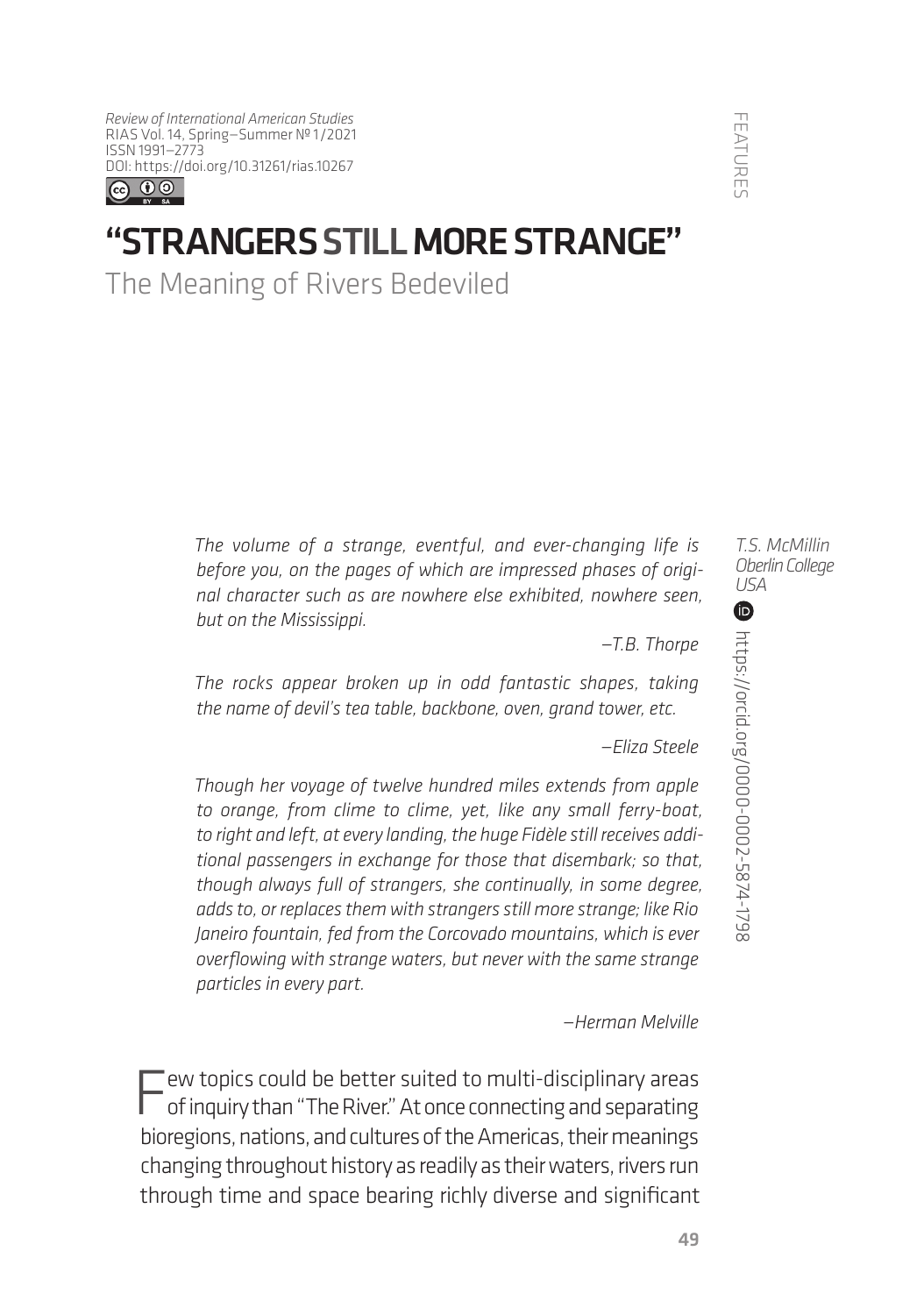contents, best approached from numerous and varied scholarly perspectives. Due to this inherent complexity, the case of rivers evidences the potential importance of literature and literary thinking within inter- or transdisciplinary studies. While each discipline-specific approach has unique contributions to make, in this essay I argue for the special value of literature, particularly when the subject under discussion is "The River." Literature can contribute to the meaning of rivers not because it brings clarity to our understanding, but precisely because it does not. To explore this bold and peculiar claim, I will consider early nineteenth-century literature of the United States, giving special attention to the rise of the steamboat and its effect on the Mississippi River.

Steamboats transformed rivers in the 1800s, representing what seemed to be a kind of mastery over nature. In literature from the period, while many writers marveled at or exulted in that perceived mastery, some questioned the origins of technological conquest. Did it result from human ingenuity? divine inspiration? a deal with the devil? Looking at writings from the perspective of twenty-first century scholarship, other questions take shape: Did steamboats alter the *nature* of American rivers? How did they affect the *meaning* of rivers? With all the fog, smoke, and various other vapors associated with the steamboat, and with rivers' own intricacies, clarity proves elusive; nor does literature necessarily shed light on the matter. Literature and literary study, however, do afford an opportunity to think differently about steamboats and rivers and related phenomena. Oddly enough, literature does this less by elucidation than by what at first may seem a species of obfuscation. With elements of imagination, critical insight, complexity, and assist us in navigating uncertainty.

and language, literary texts can propose connections, reveal In what follows, I explore the dynamic interrelations among rivers, steamboats, and literature, first by considering some of the earliest writing about American steamboats, their strangeness as watercraft and their role in the supposed technological conquest of Nature. Next, I briefly survey types of steamboat literature from the period before the Civil War, concluding with a study of Herman Melville's last novel, *The Confidence-Man: His Masquerade* 

*Rivers of the Americas*

rias

vol. 14, spring–summer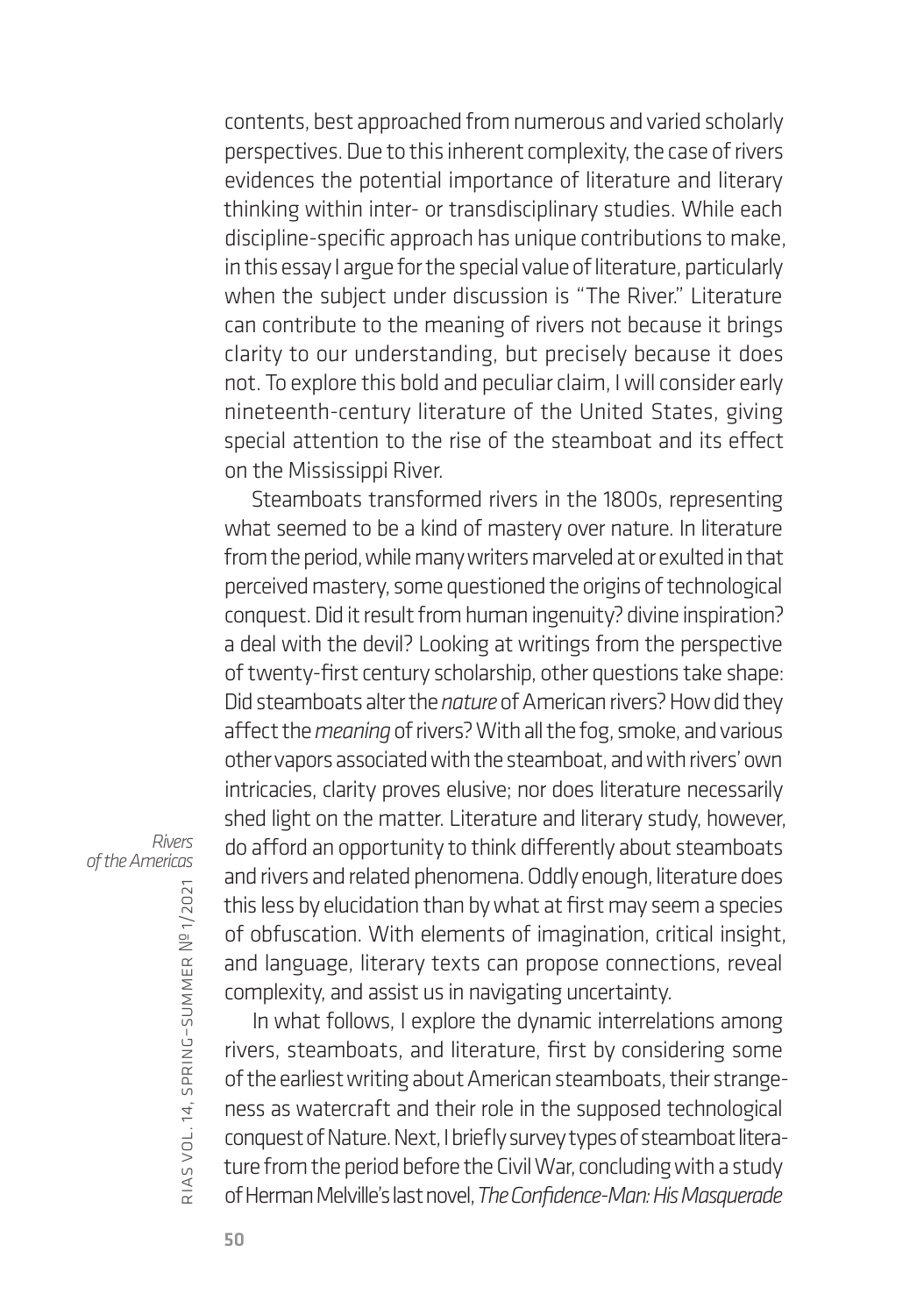(1857). No literary work captured the tensions, ambiguity, and some of the potential implications of steamboat travel as powerfully as *The Confidence-Man*, which develops Melville's notion that "books of fiction" can perhaps give readers more truth, "more reality, than real life itself can show" (217). Literature, for Melville, was an opportunity to reconsider the nature of things and our means of understanding that nature. In *The Confidence-Man*, he presented readers with a different view of the Mississippi River and the curious vessels working its waters. The novel imagined The Devil himself to be on board a riverboat, wearing the different guises of a huckster and imperiling the soul of America.

## *Unberufen* (The Devil Unsummoned)

If rivers by themselves are, in most circumstances, difficult to fathom, when rivers and literature come together clarity goes by the wayside. Add steamboats to the mix and things get downright diabolically difficult to sort out. So diabolical, in fact, that in order to explore this confusing fusion, I have adopted a phrase from Mark Twain to guide the investigation. After a family sojourn in Europe, Twain brought back many souvenirs, including the German word *unberufen*, which he frequently used in conversation and correspondence (Besalke 2007: 111). Roughly equivalent to "knock on wood," the word means unbidden or unsummoned (as in, "May the devil be unbidden") to ward off evil meddling in their affairs. For this study, *unberufen* signals an interest in how the steamboat radically altered the way people looked at waterways, bedeviling the meaning of rivers.

The bedeviling occurred in various ways. Steamboats enabled nineteenth-century Americans to control space by moving upriver as readily as down. Given enough water in which to run and enough firewood to drive the engines, riverboats could triumph over natural forces such as gravity and current. Just as significantly, steamboats revised American rivers by affording us the means of superimposing human time on the river. Robert Fulton's *Clermont*, steaming from New York City to Albany in thirty-two hours in 1807, led the way to increasingly faster runs—eighteen hours in 1817, under eight hours by 1849—and ever more regular timetables for scheduled stops (Buckman 1907: 66). This imposition

REVIEW OF INTERNATIONAL AMERICAN STUDIES review of international american studies *T.S. McMillin Oberlin College USA*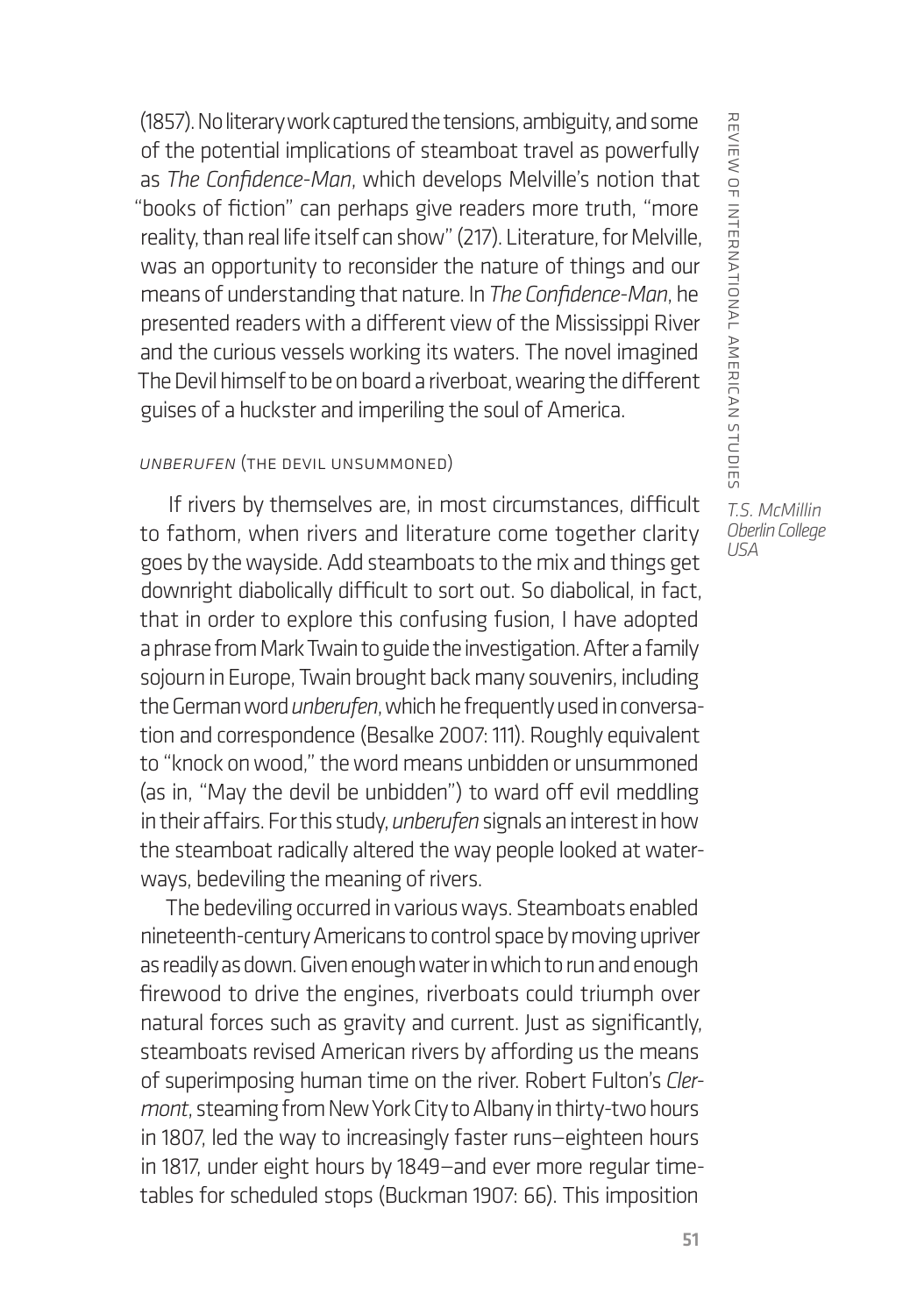wasn't fool-proof, as pilots like Sam Clemens knew well. A snag or a sawyer, a shifty sandbar or low water-levels could leave a steamboat grounded and tear a hole in a captain's schedule, setting him back hours, even days.

Writing from Cairo, Illinois to a St. Louis newspaper during a period of low water in December 1860, a pilot believed to be Clemens, having found himself with "the opportunity of having nothing else to do but to drop you a line," recorded a recent series of navigational mishaps. Heading downriver from St. Louis, the writer noted that his boat (the *Sunshine*) "Passed E.M. Ryland aground at the head of Cahokia bend; found the Dan. G. Taylor and the C.E. Hillman in the same predicament, at Cairo cliffs; spent the night assisting the Hillman." The ensuing report recorded day after day of similar steamboat misfortunes: "the diminutive side wheel *Colona* high and dry at the mouth of the Meramec"; the *Hillman* (again!) stuck at Plateau Rock; the *D.G. Taylor* (again!) "hard and fast aground" at Sheep island, the *Anglo Saxon* and the *Lebanon* "in the same delightful position" (Marleau 2016: 139).

The litany of woe winds up with the correspondent's own boat at "the Tea Table cooling our bottom on the sand bars, in company with the following boats […] viz: The J.D. Perry, C.E. Hillman, D.G. Taylor, J.H. Dickey, Champion, Carrier, Lebanon, Lehigh, Saxon, Wood, Sam Gaty, South Wester, Hannibal, and E.M. Ryland bound down; John Warner and Arizona bound up" (Marleau 2016: 139).<sup>1</sup> Whoever the author was (and Michael H. Marleau makes a strong argument that it was Sam Clemens), his correspondence, written "in these stirring times of secession, no money and low water," provides a humorous glimpse into some of the perils of steamboating, the notoriously ever-shifting "state of the lower (one might almost say the lowest) Mississippi" (139), and the liveliness of literary efforts to reckon with the uncertainties of their intersection. The above-mentioned "Tea Table," by the way, on which the *Sunshine* "cooled its bottom"? It was more formally known as the *Devil's* Tea Table, on the Missouri side of the Mississippi. *Unberufen*, reader, *unberufen*.

*Rivers of the Americas*

rias

vol. 14, spring–summer

<sup>1.</sup> Marleau quotes a "FRIEND REPORTER" signing himself "SAM," in a "SPE-CIAL RIVER CORRESPONDENCE" to the *St. Louis Missouri Republican* of 15 December 1860.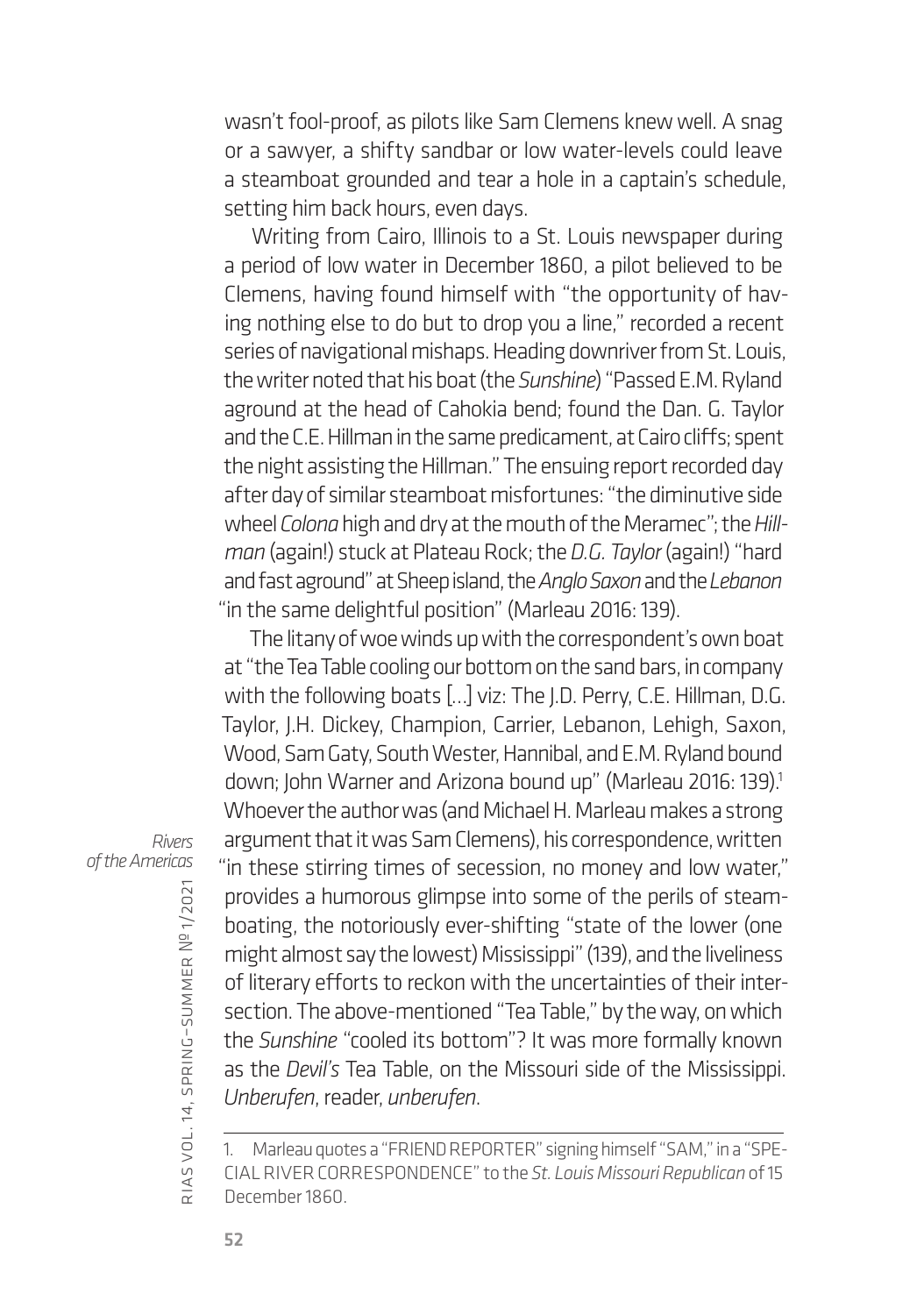## "Strange & Improbable" (The Devil Rounds the Bend)

Early writings feature the peculiarity of the steamboat, its uniqueness among water craft, and its apparent victory over Nature. Speaking in Congress in 1824, Henry Clay trumpeted the triumph of Culture as represented by the steamboat, "laden with the riches of all quarters of the world, with a crowd of gay, cheerful, and protected passengers, now dashing into the midst of the current, or gliding through eddies near the shore!" Clay personified Nature, who is awed by Man's ingenuity (as embodied in the figure of the steamboat's putative inventor): "Nature herself seems to survey, with astonishment, the passing wonder, and, in silent submission, reluctantly to own the magnificent triumphs, in her own vast dominion, of Fulton's immortal genius!" (Seelye 1991: 241). Astonishment, wonder, submission—such qualities surface frequently in the writings pertaining to the development of "the beautiful machine," an engineering marvel that overcame the "obduracy" of American rivers and "made a more perfect Union possible" (8–9).

The steamboat entered the waters of early American literature decades before the first fire was stoked in Fulton's *Clermont*, as the subject of a colonial and provincial controversy involving rival inventors James Rumsey and John Fitch. Their writings, from the 1780s, attempt to achieve a certain clarity on two main matters by (1) proving that steam navigation is more than a pipedream; and (2) establishing proprietorship of the dream's origin. A veil of uncertainty surrounded the steamboat at the outset of its literary career, as can be seen in the title of Rumsey's contribution to the fray: *A Short Treatise on the Application of Steam, Whereby Is Clearly Shewn, from Actual Experiments, That Steam May Be Applied to Propel Boats or Vessels of Any Burthen Against Rapid Currents with Great Velocity. Great Velocity* (1788). The publication consists of an anthology of letters, depositions, certifications, and the certification of certifications, all of which, taken together, are intended to "deprive even the sceptic of his doubt" that the "wonderful force of steam, issuing in incredible quantities" could drive a boat. Rumsey's lengthy pamphlet essays to wipe away all doubts regarding the steamboat's viability and establish primacy of his creation (Rumsey 1788: 4, 9).

REVIERING INTERNAL AMERICAN STUDIE' review of international american studies *T.S. McMillin Oberlin College USA*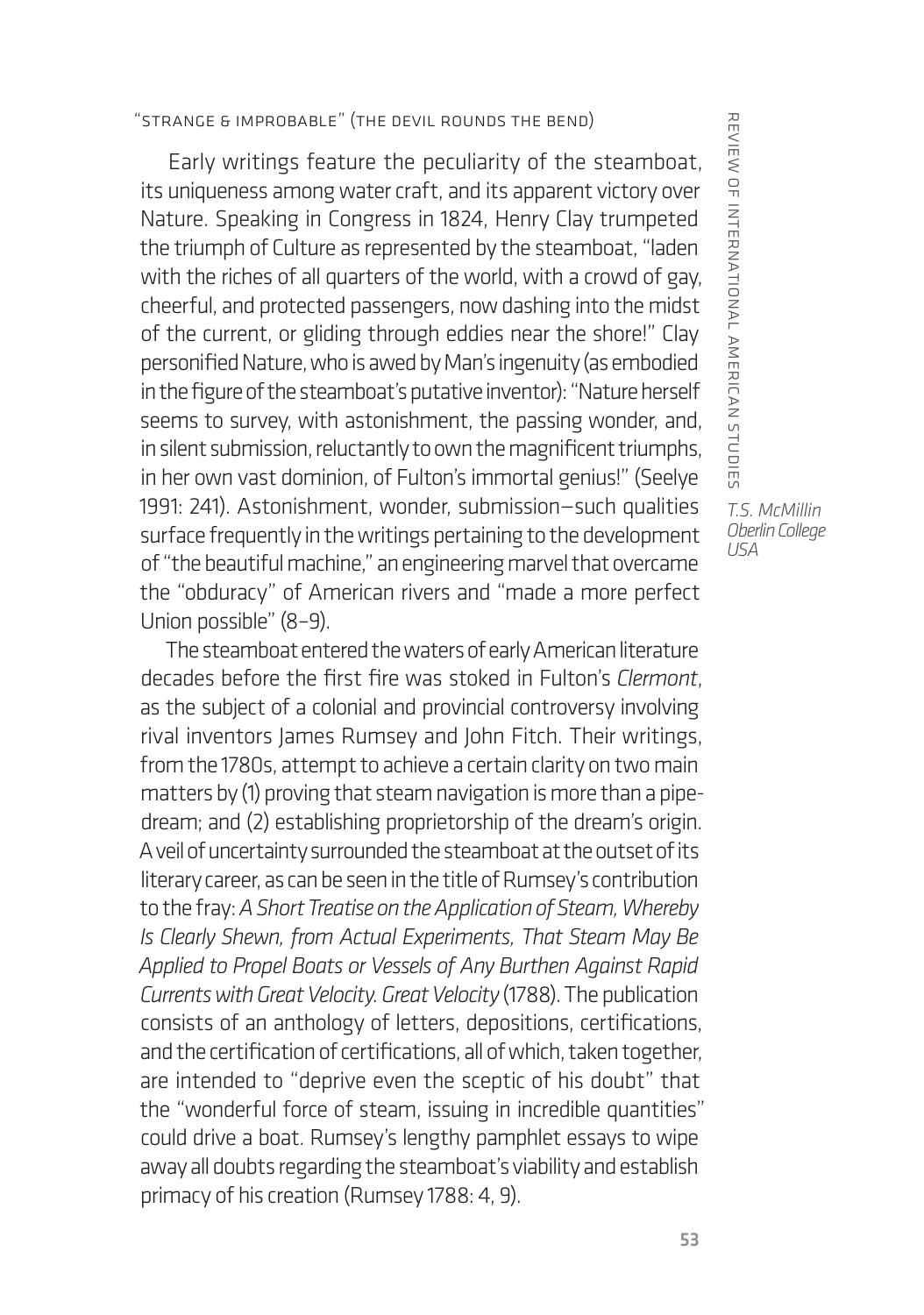Fitch fought back with his own publication, *The Original Steam-Boat Supported; Or, A Reply to Mr. James Rumsey's Pamphlet. Shewing the True Priority of John Fitch, and the False Datings, &c. of James Rumsey.* Fitch's discourse began with a biting jibe regarding his opponent's literary output. Coyly proposing that Rumsey may have greater "skill in the mechanism of the Steam Engine," Fitch added that "in the article of CONDENSATION I freely acknowledge he is my superior, having acquired the art of *condensing* (with the dash of his pen) one *whole year* in the compass of *six days*" (Fitch 1788). In a literary cut worthy of Twain or Melville, Fitch played with dual senses of a word to depict the calumny of one who had labeled him calumnious. He went on to state that "the thought of a Steam Boat" first occurred to him in April 1785, though "some [including Thomas Paine] had *conceived* the thought before, yet I was the first that ever exhibited a plan to the public…" (1788: 3). He claimed to have spoken with George Washington himself about the concept, and that the General mentioned Rumsey's idea but did not discourage Fitch from pursuing his own course.

Fitch's own certificates were appended (from the American Philosophical Society, Patrick Henry, and the like), and, accentuating the literariness of the controversy, Fitch even included "Mr. Rumsey's invidious pamphlets" (1788: 7). This appendix added substance to the careful reading Fitch displayed in his pamphlet, a literary analysis that yielded significant observations, among them the fact that Rumsey omitted the word "Steam" from his dealings with Gen. Washington and various legislatures. Fitch used a piece of Washington's writing, as well as Rumsey's own petition to the "Honourable Representatives of the State of Pennsylvania," in order to prove the point that Rumsey's approach involved "the art of working Boats by mechanism and small manual assistance against rapid currents," the word "steam" failing to appear in either work. According to Fitch, Rumsey may perhaps be inventive but his invention was not a steamboat, his plans containing "nothing but water wheels, cranks and setting poles" (7–9). By paying great attention to the text of Rumsey's anthology, by looking for the occurrence and meaning of specific key terms, and by juxtaposing the contexts of various documents,

*Rivers of the Americas*

rias

vol. 14, spring–summer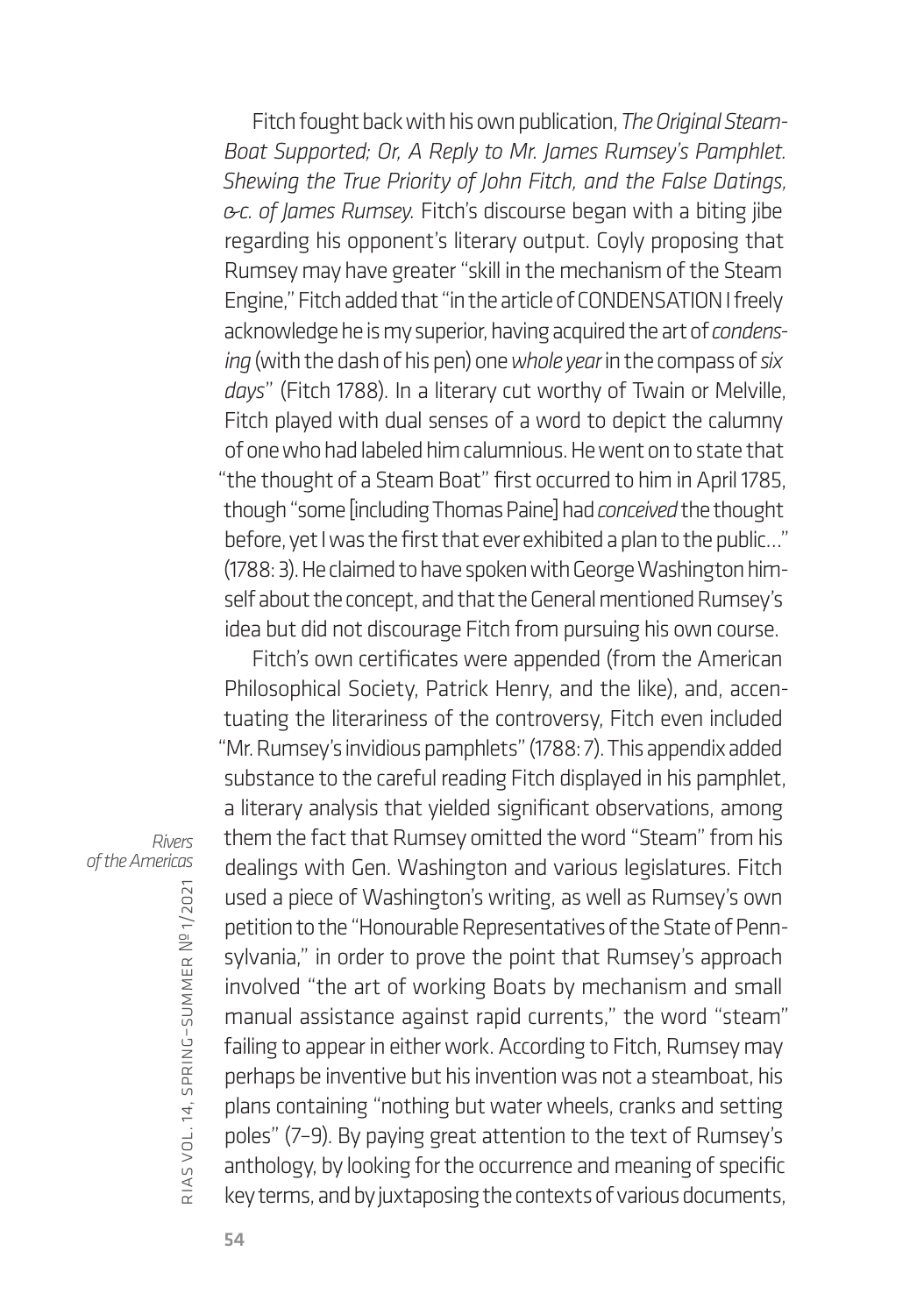Fitch's writing sought to correct misinformation and clarify the historical origins of the steamboat once and for all.

Taken as a whole, the literary dispute of Rumsey versus Fitch serves as a preface to a larger story about other tensions in the early United States: steamboats vs. rivers, North vs. South, science vs. superstition, Truth vs. uncertainty. These tensions further connect with the perceived battle in Enlightenment thought between concepts of 'Culture' and concepts of 'Nature,' as well as with issues of patriotism and the developing US nation-state. As Henry Clay's 1824 Congressional speech suggests, officials understood the steamboat to represent the victorious campaign of American Culture, at the head of which campaign had once marched George Washington himself, "a patron saint of civil engineering" in the young nation (Seelye 1991: 6). Rumsey had written to Washington as early as March 1785, admitting that steamboats will strike many as "strange and improbable" but assuring his reader that, due to the "immense" power of steam, "boats of passage may be made to go against the current of the *Mississippi* or *Ohio* rivers" (Rumsey 1788: 26). Rivers were depicted as antagonists to be bested, arenas in which to prove a Culture's superiority, routes of national progress. The earliest steamboat literature attempted to expel doubts, certify certain truths, and use those newly minted truths to build bright prospects for the future.

## "Like Some Huge Demon of the Wilderness" (Deal with the Devil)

Nevertheless, when Fulton's *Clermont* chugged up the Hudson River in 1807, the steamboat was still something of a chimera, fantastic at best and maybe monstrous. Washington Irving called the steamboat an "unwelcome agent of change," and many in the US were positively terrified by such signs of technological progress. Even in the latter half of the nineteenth century, writers were still describing profound misgivings. In "The Power of Prayer; or The First Steamboat up the Alabama" (1875), one of their "dialect poems" written after the Civil War, brothers Clifford and Sidney Lanier, both veterans of the Confederate army, imagined the perspective of "Jim," an old and nearly blind African American, and his encounter with the strange and improbable steamboat. Acknowledging that "present-day readers will take

REVIEW OF INTERNATIONAL AMERICAN STUDIES review of international american studies *T.S. McMillin Oberlin College*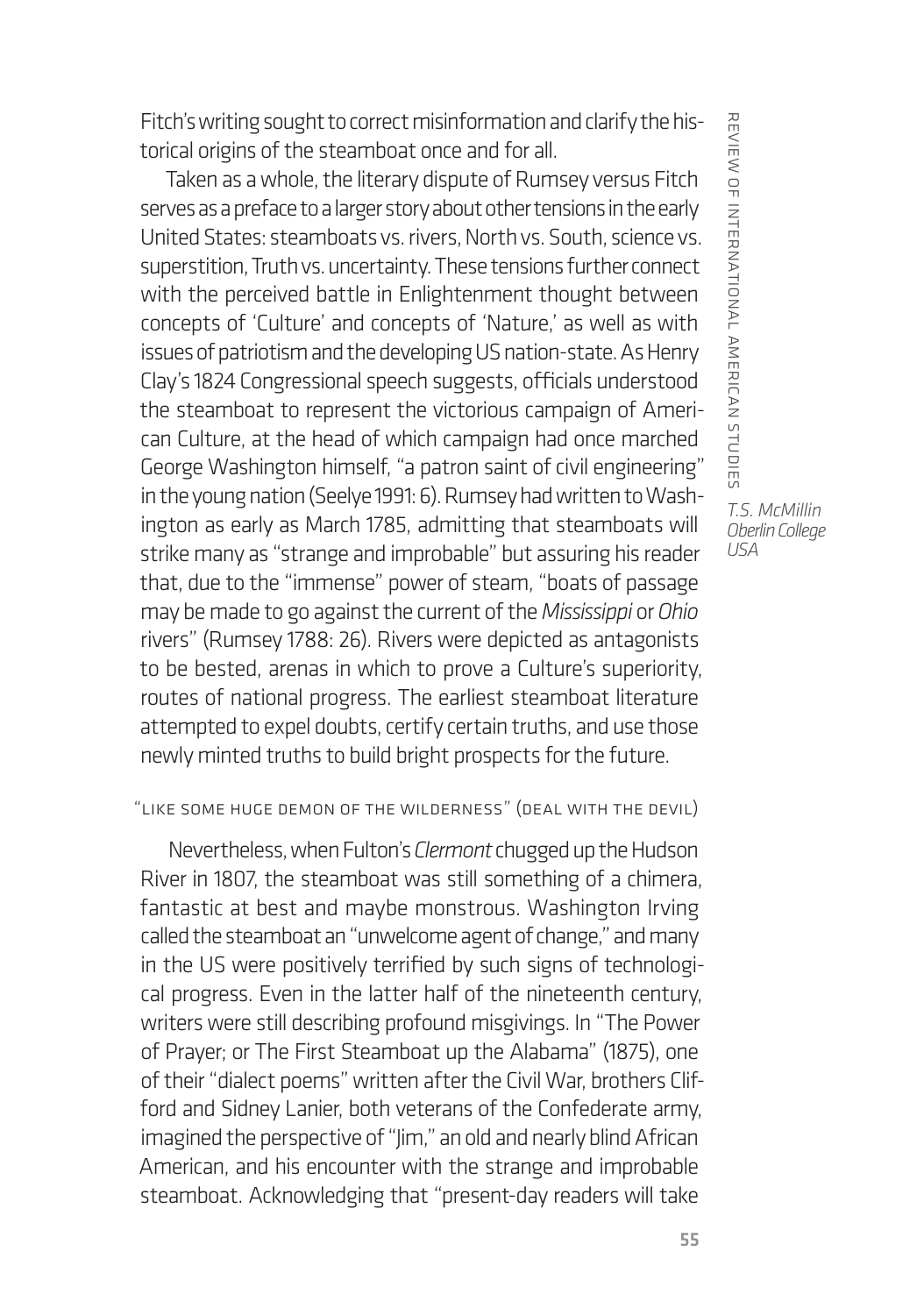issue" with the poem's racism and degrading stereotypes, literary historian Bert Hitchcock observed that, "in its time the poem was a popular dramatic public-performance piece for professional 'readers' both inside and outside the South" (2009).

The poem described Jim's reaction as he sits in a cabin and hears something coming down the Alabama River, alternately bellowing like a bull and squealing like a sow. Almost immediately, Jim senses the diabolical nature of so unnatural a tumult: "De Debble's comin' round dat bend, he's comin' shuh enuff, / A-splashin' up de water wid his tail and wid his hoof!" (Lanier and Lanier 1875: 240). Scared off, perhaps, by Jim's prayer, The Devil passes on by and heads upstream, perceptible now only as a "snort way off, lik0e in a dream!" (240). Think of the river on a quiet afternoon, softly sloshing at your nineteenth-century feet as you listen to birdsong and catch something of the faint rustle of cottonwood leaves. Suddenly: an unknown cacophony! a massive object rapidly and fiercely stemming the current! Something so strange, so big, so loud, belching smoke, must be a dragon, as some supposed, or worse. And that's only the perspective from the shore; little wonder then that Lydia Latrobe Roosevelt, on board the *New Orleans* in 1811, referred to the voyage as the "days of horror" (Seelye 1991: 240). For many, when "The Devil" rounded the bend, rivers, the world they watered, and the truths by which one made sense of that world were changed irrevocably.

*Rivers of the Americas*

Fulton's innovation and the iterations developed by his successors were "the means by which the United States would become a beautiful machine" (Seelye 1991: 231), and that machine drastically remade American rivers. The steamboat figured prominently in assorted literary types in the nineteenth century, often in firsthand accounts written by diverse passengers on board the floating palaces. These narratives can be sorted into several categories, dependent upon the writer's reason for being on the river, the reason for writing, and the readership targeted by the writer. The body of literature suggests the effect of new technology on the meaning of rivers at the time, especially the Ohio and the Mississippi. Often the steamboat was portrayed as an emblem of the nation itself: all sorts of things going on, all kinds of people brought together by all kinds of causes, united only by the fact that they're collected

rias

vol. 14, spring–summer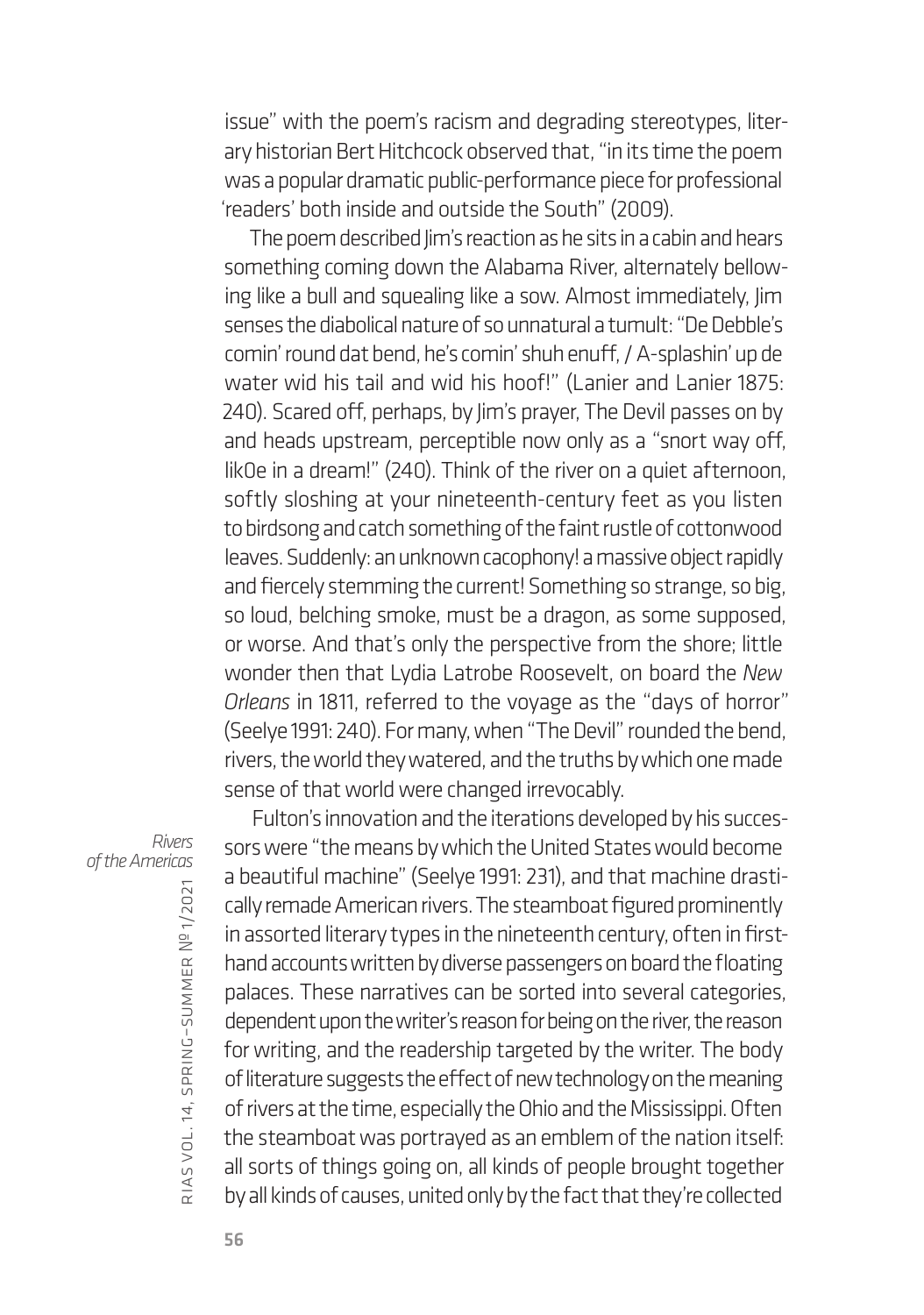in one place and on the move, going *somewhere* […] though God knows where.

Much of this literature revolved around and reinforced the perceived battle between Nature and Culture. As Joseph Cowell, a passenger on the *Helen McGregor* in 1829, put it, only the "peculiar navigation" of the steamboat could "combat with the unceasing, serpentine, tempestuous current of the *I-will-have-my-own-way*, glorious Mississippi" (1998: 67). Observing that among Americans, "OLD-BIG-STRONG" (as he translated the word "Mississippi") "ranks first in importance," the popular Thomas Bangs Thorpe told his readers that the river teaches "terrible lessons of strength and sublimity" (1989: 101–02). To properly learn those lessons, according to Thorpe, one must respect the river's power but contest it, and must see that the value of the river lies not in its beauty but its commercial potential. After proposing that the real interest in the Mississippi "consists not in attractive scenery visible to the eye at any given point, but in the thoughts it suggests," Thorpe explained that those thoughts invariably tend toward the "value of the commerce carried on in Western steamboats" (1855: 27). As the number of boats increased and their potential uses were recognized, "the means for the glorious triumph of Western commerce was complete," a clear result of the "mighty triumphs of steam in the Valley of the Mississippi" (Thorpe 1855: 33–34). In this view, shared by many, American civilization had won the war with Nature, a victory manifested by the shining machine as it progressed up and down the river.

An alternative view of the situation appeared in Timothy Flint's *A Condensed Geography and History of the Western States, or the Mississippi Valley* (1828). Flint characterized the relation between Culture and Nature as less of a war and more of "contrast," evident to any passenger "descending the Mississippi for the first time in one of these steam boats." After admitting that a "stranger to this mode of travelling would find it difficult to describe" the experience, Flint carefully detailed "the prodigious construction" and "commodious arrangements" of the vessel, "the splendor of the cabin, its beautiful finishings of the richest woods, its rich carpeting, its mirrors and fine furniture, its sliding

REVIERINTERNAL AMERICAN STUDIES *T.S. McMillin Oberlin College*

review of international american studies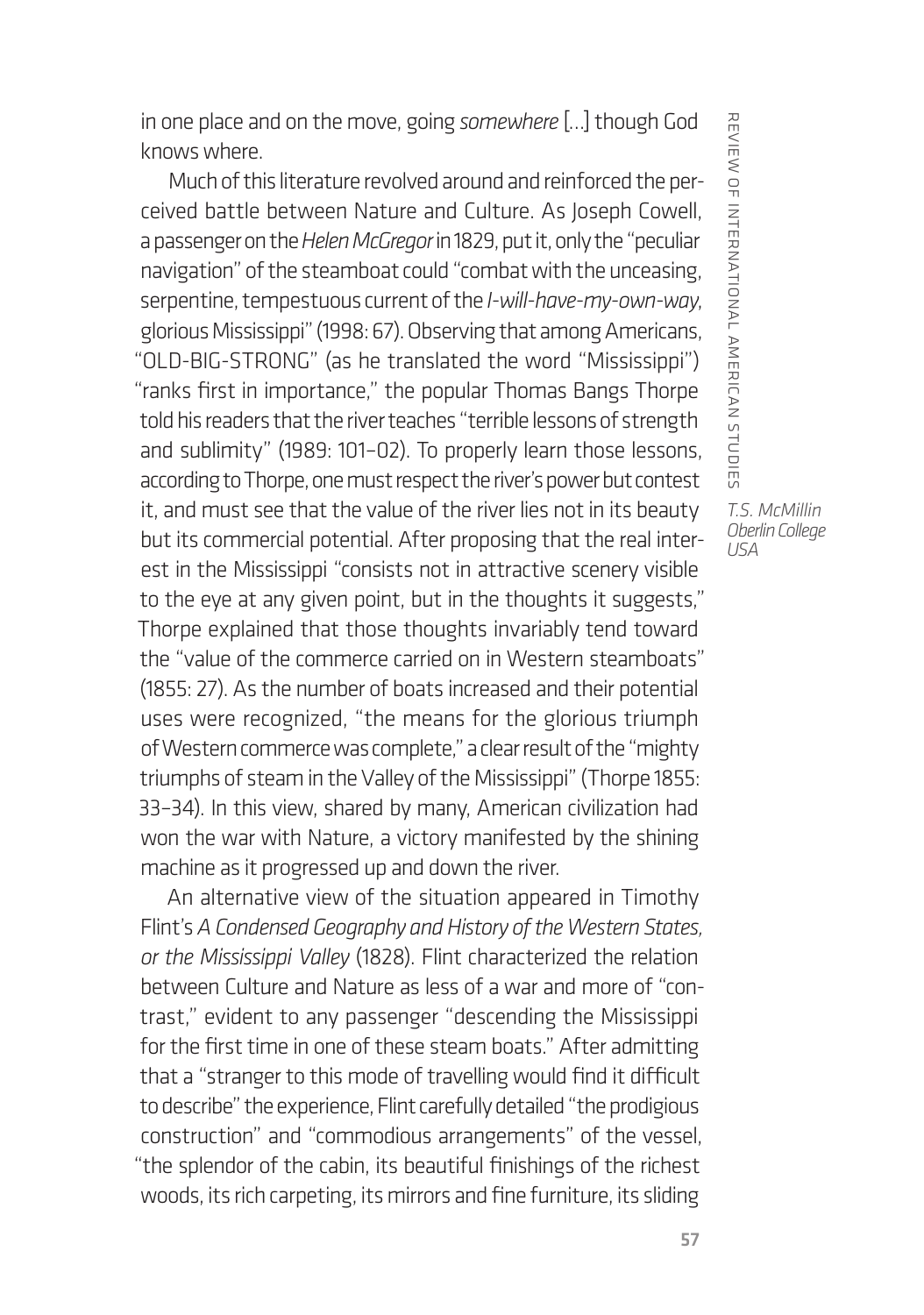tables, its bar room," and emphasized the steamboat's "order, quiet and regularity" (1998: 11).

Having established the controlled and comfortable situation of the traveler on board, Flint turned to the enchanting riverine environment: "The varied and verdant scenery shifts about you. The trees, the green islands, the houses on the shore, every thing has an appearance, as by enchantment, of moving past you" (1828: 241). For Flint, steamboat passage presented a "moving pageant," gliding along between islands "so even, so beautiful, and regular, that they seem to have been planted for a pleasure ground," and the mainland, where one might espy "a plantation, with all its busy and cheerful accompaniments" (241). Note how the "enchanting" vista provided by the deck of the steamboat turns everything into a charming "moving pageant" or motion picture, predicting the panorama craze that would soon follow. Note also that even a plantation, from the floating perspective, appears "cheerful" and charming. In his depiction of river-travel, Flint connects the opulence and order on board the steamboat to a pastoral beauty surrounding its passage. The river here serves as a vehicle connecting Culture and Nature.

That connection, however, is not stable. Although the steamboat traveler might cruise along enjoying the "splendor and comfort, the cheerfulness of a floating hotel," the wild and its dangers never really go away: "At other times you are sweeping along for many leagues together, where either shore is a boundless and pathless wilderness. A contrast is thus strongly forced upon the mind, of the highest improvement and the latest pre-eminent invention of art with the most lonely aspect of a grand but desolate nature…." Flint's contrast describes a river under the control of Culture and affording Americans safe passage through "a wild and uninhabited forest, it may be an hundred miles in width, the abode only of bears, owls and noxious animals" (1998: 11–12). The well-lighted displays of gaiety and leisure on board the steamboat appear all the more bright against the dark backdrop beyond the river's banks. This Nature-Culture tension lies at the heart of the Mississippi's status as *the* national river in antebellum America, a representative of the nation's steady progress on its "errand in the wilderness" but also of continuing vicissitudes.

*Rivers of the Americas*

rias

vol. 14, spring–summer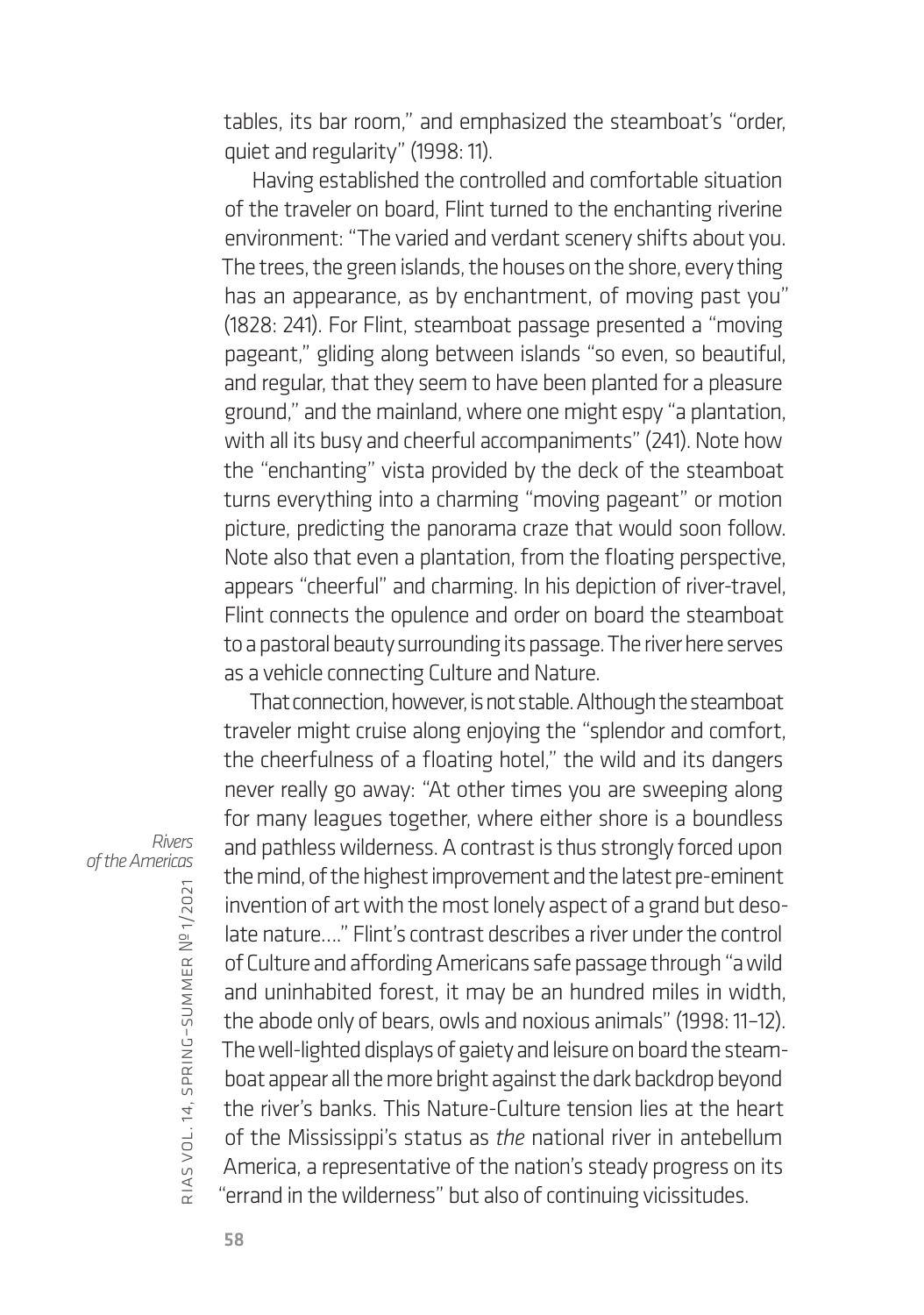For other writers of the period, neither was the river so safe nor the steamboat so comfortable. The Mississippi posed any number of perils, with its fluctuations and fogs and obstacles. Little wonder that boatmen often conferred supernatural titles on a variety of natural phenomena. Eliza Steele, on board the *Monsoon* for an 1840 voyage to Cincinnati, recalled that "The rocks appear broken up in odd fantastic shapes, taking the name of devil's tea table, [devil's] backbone, [devil's] oven, [devil's] grand tower, etc." (1998: 72). Travelers of the day seemed to delight in these figures of speech, relying on them to add color to their narratives. T. B. Thorpe recalled a woodyard situated at "a place so infested with 'snags'" that it had been "christened … the 'Devil's Promenade'" (1855: 40). (The Devil's Promenade, readers were told, in case they wished to find it, "lies at the mouth of 'Dead Man's Bend,' just at the foot of 'Gouge-your-eye-out Island.'") Charles Augustus Murray wrote of "a place called Devil's Island," where the pilot of the steamboat seemed demonically possessed, running "our boat right on a sand-bank" (1998: 157).

Such sinister sites contributed to the dread experienced by many a steamboat passenger. Thomas Hamilton, voyaging downriver from Louisville to New Orleans in 1831, felt that a grim darkness emanated from the river: "the prevailing character of the Mississippi is that of solemn gloom. I have trodden the passes of Alp and Appenine, yet never felt how awful a thing is nature, til I was borne on its waters, through regions desolate and uninhabitable" (1998: 54). If Nature were evil, Culture offered little relief: Hamilton likened the boat itself to "some huge demon of the wilderness, bearing fire in her bosom, and canopying the eternal forest with the smoke of her nostrils" (54). After four or five thousand miles on the "Western waters" in the early 1830s, Charles Joseph Latrobe remarked that "there are few voyages of more evident peril in the world than that from St. Louis or Louisville to New Orleans, or vice versa…" (1998: 29). Human technology may have conquered the river's current, but in doing so it ushered in a host of horrors: "casualties incident to the navigation arising from snags, ice, rocks, fire"; "the peril which impends over you from a tremendous power like that of steam"; "being left under the direction of incompetent or careless men," all of which caused "numbers" REVIERINTERNAL AMERICAN STUDIES review of international american studies

*T.S. McMillin Oberlin College USA*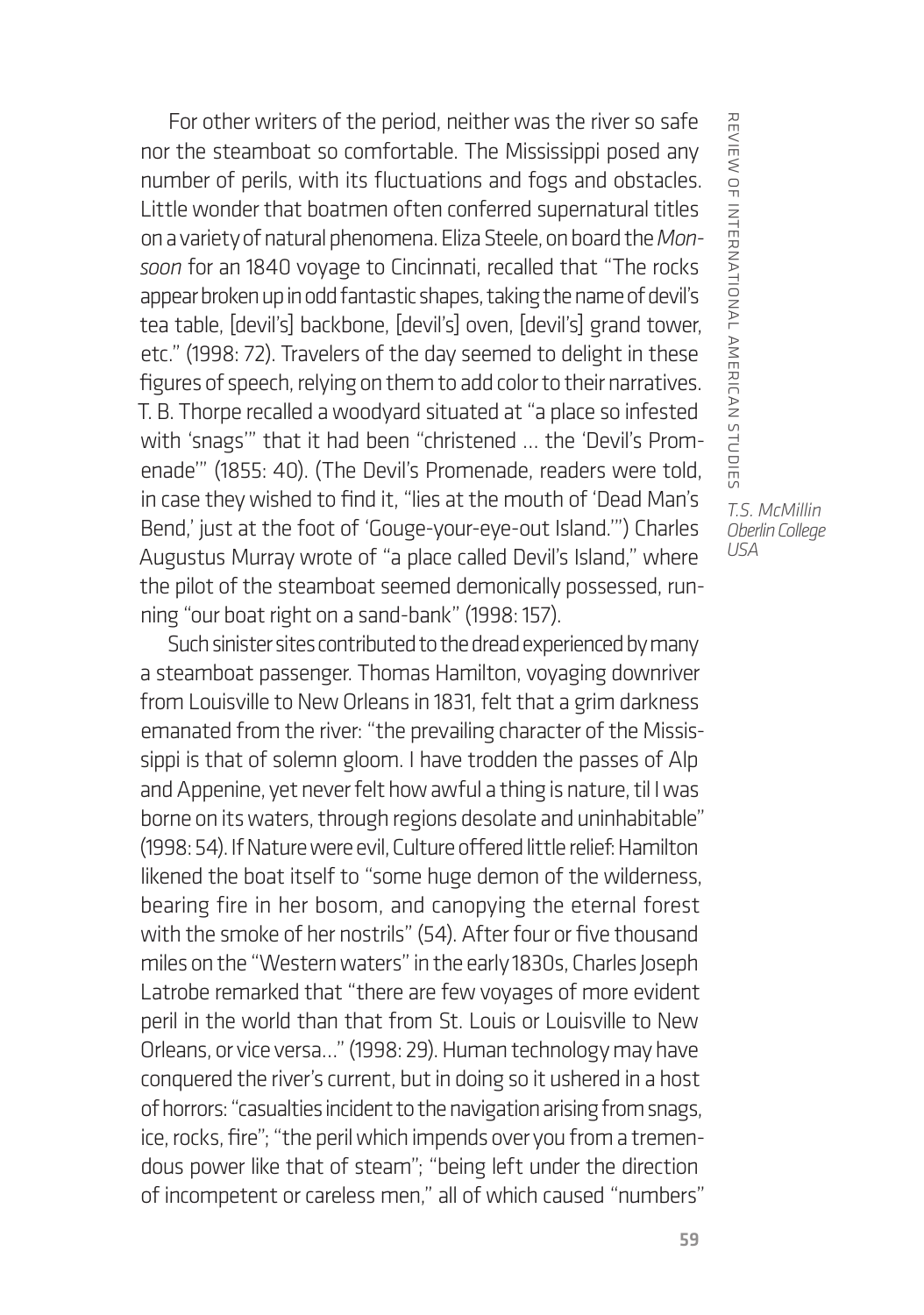of people to "perish" (1998: 29). To justify his lament, Latrobe appended a list of steamboat disasters from July 1831 to July 1833, including sixteen vessels "burnt," twenty-two "snagged," fourteen "sunk," and fifteen "abandoned as unfit" (29). Though oppressed by the river and its atmosphere, Thomas Hamilton tried to make light of the danger, writing that "one or two" steamboats "generally blow up every season," tossing their "parboiled passengers to an inconvenient altitude in the atmosphere" (1998: 48).

To many writers of the period, the dangers of the steamboat itself were less of a threat than the damning behavior of those on board. An English geologist, G. W. Feathersonhaugh, complained in 1834 about the "incontrovertible evidences of a fallen nature" and the "wretches" who, "maddened with the inflaming and impure liquors they swallowed, filled the cabin with an infernal vociferation of curses, and a perfect pestilence of smoking and spitting in every direction" (1998: 109–10). Charles Latrobe testified that, based on his experience, "The mass of the society met with upon the Western boats is … to be designated by the single term, bad" (1998: 34). Although the more jovial Hamilton seemed unfazed by all the "gambling and drinking, and wrangling and swearing," he could not tolerate another form of evil. "But there were some things to which I had not become accustomed, and one of these was slavery"—especially sharing a steamboat with a slave-dealer. The page nearly shudders beneath Hamilton's hand as he concludes, "But I will not enlarge on a subject so revolting. I remember, however, that no one on board talked about freedom so loudly or so long

*Rivers of the Americas*

rias vol. 14, spring–summer № 1/2021

William Wells Brown did enlarge on the subject of slavery, precisely because it was so revolting. His and other narratives by formerly enslaved persons further elucidate the ambiguous nature of steamboats, the evil and the good, and the consequences of that ambiguity on North American rivers. Born in Kentucky around 1814, Brown served various masters for twenty years, and a large portion of that time he worked on steamboats plying the Western waters of the upper and lower Mississippi, the Mis-

as this slave-dealer. He at length left us, and the sky seemed brighter, and the earth greener, after his departure" (1998: 52–53). It was as if the Devil himself had darkened the decks of the craft, and only his going ashore let life and light back on the boat.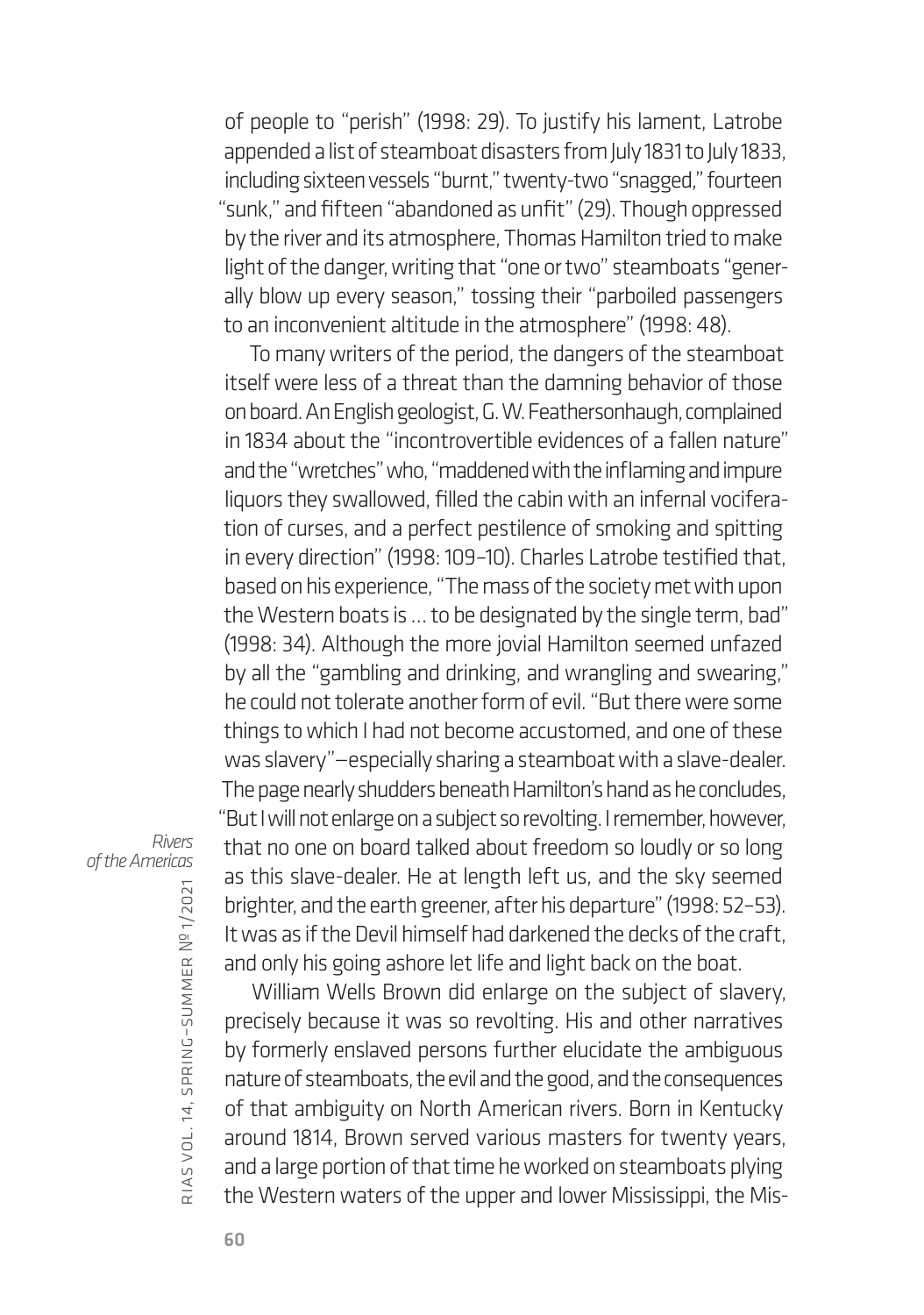souri, and the Ohio (Buchanan 2004: 19). In recounting his bondage, Brown described his work as a waiter on board the *Enterprize*, out of St. Louis, "then running on the upper Mississippi." He found river work to be relatively "pleasant" compared to other conditions for the enslaved, but even so, "in passing from place to place, and seeing new faces every day, and knowing that they could go where they pleased, I soon became unhappy, and several times thought of leaving the boat at some landing place, and trying to make my escape to Canada…" (Brown 1847: 31).

As one of the many thousands of people in servitude within the steamboat industry, William Wells Brown knew the river well, the world surrounding that river, and the slave-dealers of that world who traded him and his relatives. He recalled landing at Hannibal, Missouri (Mark Twain's hometown), where "the boat took on board … a drove of slaves, bound for the New Orleans market. They numbered from fifty to sixty, consisting of men and women from eighteen to forty years of age. A drove of slaves on a southern steamboat, bound for the cotton or sugar regions, is an occurrence so common, that no one, not even the passengers, appear to notice it, though they clank their chains at every step" (1847: 33–34). Brown wrote of steamboats as floating exhibitions of the institution of slavery, of being rented to a slave-driver or "soul-driver," of the agonies he witnessed and those he personally endured. And he wrote as well of the steamboat as the means of escaping those agonies. Thomas C. Buchanan notes, in *Black Life on the Mississippi*, how "the steamboats that moved up and down the Mississippi River carried the tentacles of slavery and racism, but they also carried liberating ideas and pathways to freedom" (2004: 5). Brown's account makes clear that steamboats went both ways: up and down the river, against and with the flow, deeper into territory of nightmarish servitude and northwards toward liberty.

Vehicles of servitude and vehicles of freedom—William Wells Brown's narrative elucidates the conflicting meanings of steamboats and rivers in the nineteenth century. Another aspect of that conflict appeared in one of the more popular forms of literature in that period: humorous sketches of life along the Mississippi and other rivers, published in sporting magazines such as *Spirit of the Times.* One of the best known writers of the day, Thomas

REVIEW OF INTERNATIONAL AMERICAN STUDIES review of international american studies *T.S. McMillin Oberlin College*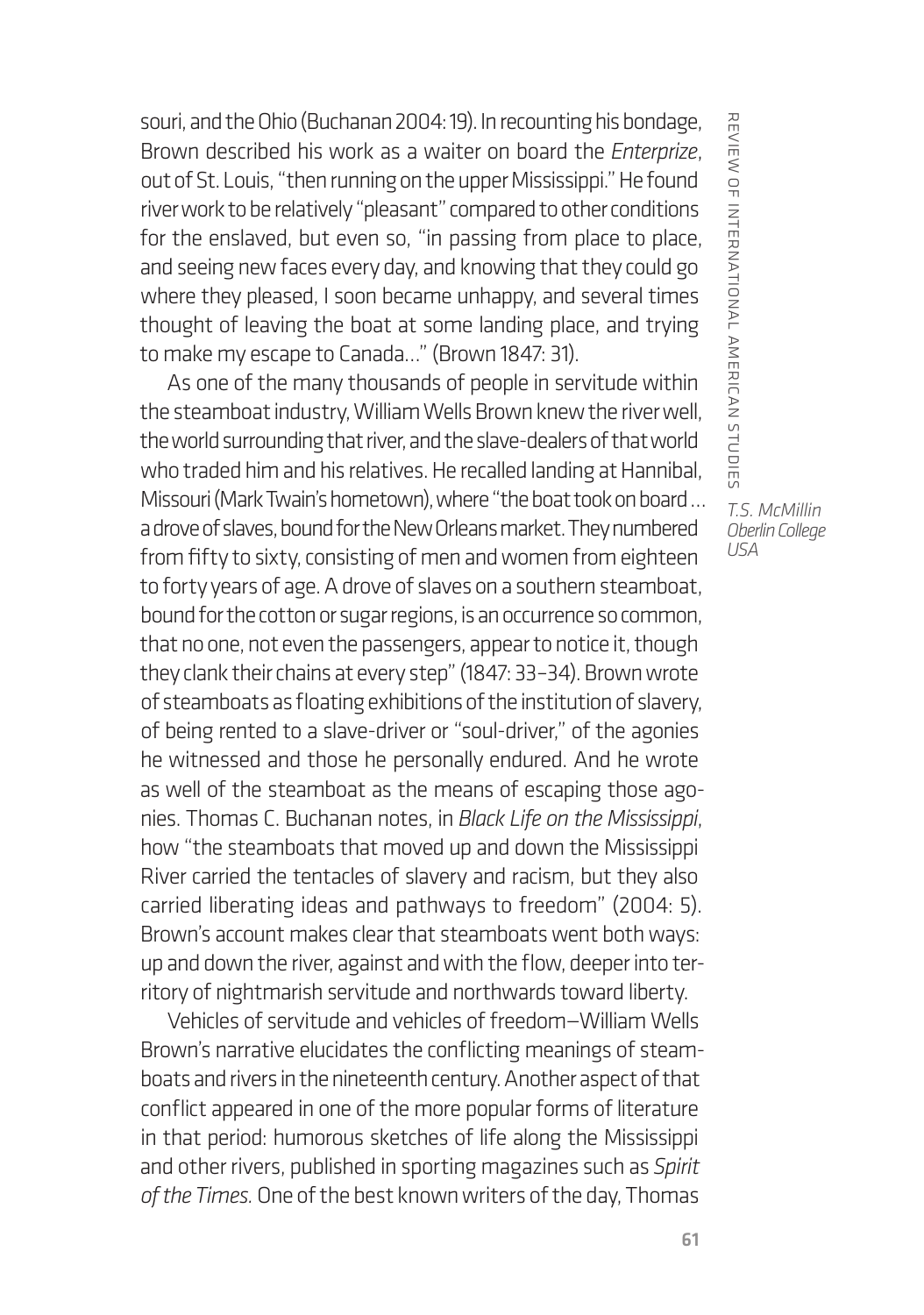Bangs Thorpe, customarily teased forth comedic aspects from the backwoods and backwaters of the southwest, though he occasionally wrote about more somber matters (including an anti-slavery novel). "Scenes of the Mississippi," one of his many articles in the *Spirit of the Times*, began, "It has been the policy of the United States Government to remove the Indians west of the Mississippi." Thorpe, adopting a tone in sympathy with the Seminoles, observes that "these 'removals' are always melancholy exhibitions," and describes the affected indigenous peoples as always "dispirited and heart-broken." He goes on to discuss one such removal of "near four hundred Seminoles" that he witnessed while taking passage on board a steamboat bound from New Orleans upriver to St. Louis in the late 1830s (1989: 129).

Though similar in form to other, more comedic accounts of the exploits of frontiersmen, the tone of "Scenes of the Mississippi" is mostly solemn. As the trip gets under way, Thorpe's narrator registers his dismay regarding the "numerous and novel passengers," a nod to the increasing "influx of settlers" that was transforming the "natural scenery" of the western US, eliminating a "genuine source of its national identity" (Estes 1989: 9). The narrator expresses pity for the Seminoles, who mostly float alongside the steamboat in an attached "tender." Contrasted with the mighty vessel roaring against the river current, the "Indians" represent the past and the waning glory of the wild. The Seminoles, observes the narrator, were "consum[ed] with slow fever" and had little to look forward to but "funeral rites and the obscurity of the grave" (Thorpe 1989: 129–30).

*Rivers of the Americas*

> A key event occurs early in the sketch and underscores the Seminoles' physical and spiritual wasting away due to the forced removal from their homelands: an old man, bearing the marks of a chief, utters "a faint chant." The narrator notes that the man's chanting, "as it continued to swell on the evening breeze," affects the "slumbering warriors that lay about," and their eyes "open and flash with unearthly fires, sometimes exhibiting pleasure, but oftener ferocity and hatred." As "the old man sang on," others sway in a kind of trance or qui-

rias

vol. 14, spring–summer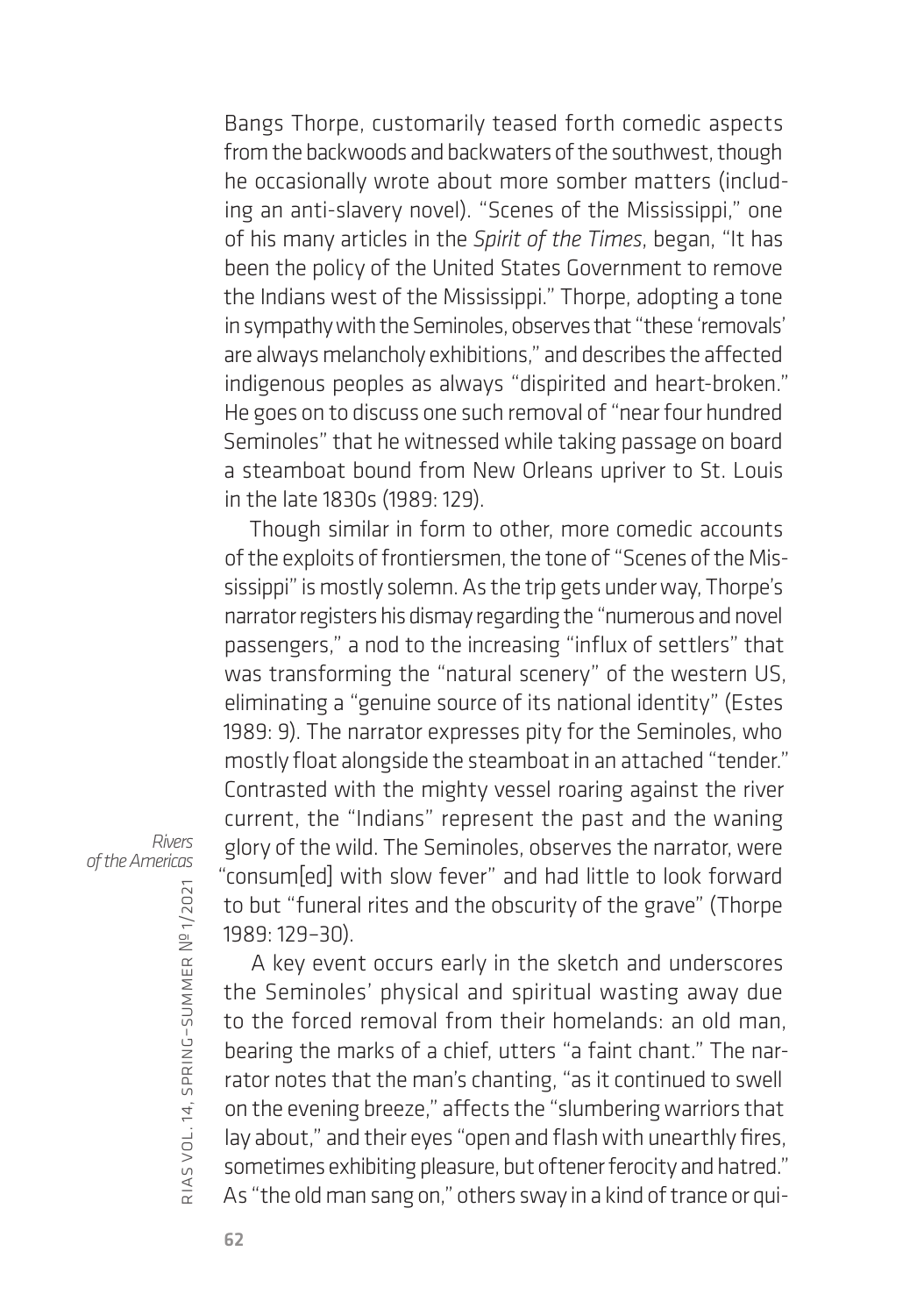etly sing along, until the old man "ceased, turned his face full to the setting sun, and fell back a corpse" (Thorpe 1989: 131). Although Thorpe here, as elsewhere in his writings, used this event to lament the passing of a way of life, he also infused the atmosphere surrounding the Seminoles with otherworldliness. The narrator reports that as the chief passes away, his countrymen look back "in the direction of their homes" in sorrow (131), and as the river journey continues, the people perish one by one: "at every landing where the boat stopped some poor Indian was taken ashore and hastily buried," their remains left behind as the steamboat, emblematic of progress, rumbles on (132–33). Instead of dwelling on the tragic nature of these deaths, however, the narrator introduces the views of a fellow white passenger, who refers to the Seminoles as "red skinned devils" and interprets the chief's dying words as boasting about his "infernal deeds" (131). The narrator himself refrains from demonic terminology in reference to the Seminoles; but he never corrects other white characters when they do, letting their words linger in the air and mix with the mechanical workings of the steamboat as it chugs on inexorably.

"Scenes of the Mississippi," like other such sketches, blended racism and curiosity, remorse for the passing of the "old ways" and acceptance of "progress." At issue here is the seeming triumph of Culture over Nature. Near the end of the story, on the morning after the chief's death, "A deep, damp, opaque Mississippi river fog, had swallowed us up." Abruptly, the steamboat runs aground on a sand-bar. After hours of monotony relieved briefly by the confusion of an impromptu bear-hunt, the narrator gladly reports, "the bell sounded; *we moved*; and the steamer pursued its way" (Thorpe 1989: 134). The ship lurches forth, the past is left behind, and civilization rolls on. Scholar David C. Estes has asserted that "Thorpe did not agree with the predominant feeling that the region needed to become civilized. Its greatness did not lie in the future, he believed, but in what was rapidly becoming its past" (1989). Even so, in the end, as was apparently inevitable, "*we moved*"—forward, borne on the decks of shining technology, off of the blasted sand-bar and toward a new national identity.

REVIERINTERNAL AMERICAN STUDIES review of international american studies *T.S. McMillin Oberlin College*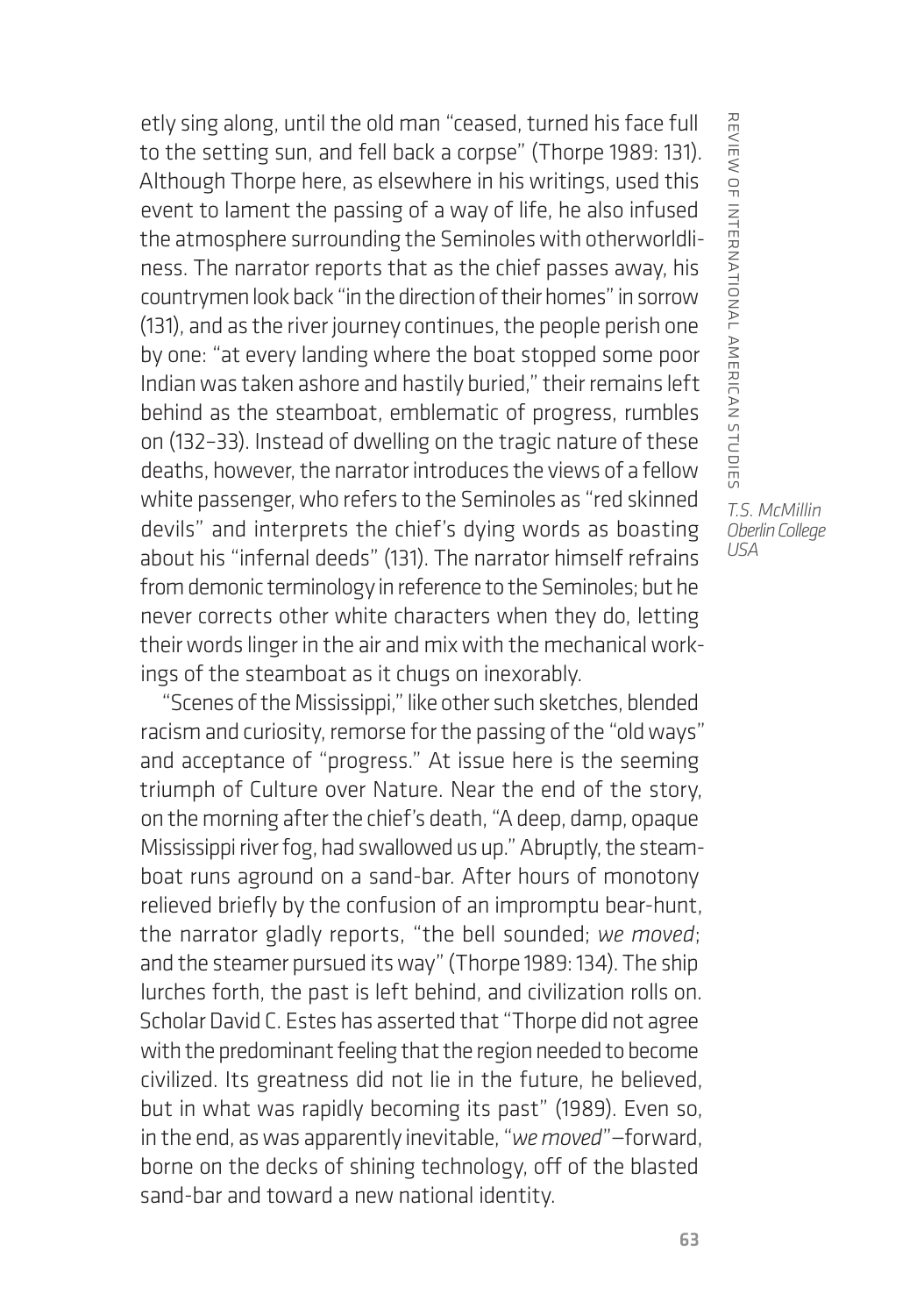"Strangers Still More Strange"(The Devil's Joke)

The advent of the steamboat allowed writers of the period to couple their curiosity about the new world they were entering with concerns about the world being left behind. Estes, drawing on other American scholars, believes that Thorpe understood American culture to typify "an irreconcilable opposition between Nature and civilization" (Estes 1989: 9). While in the widely held view of the day, the steamboat symbolized mastery over the river, Thorpe and others offered a different view, using the page to explore a more complex relation between boats and rivers, Nature and Culture. Steamboat literature helped give shape to the US in the nineteenth century by offering readers a different view of the strange new world in the making, with particular attention paid to American contributions to that world.

Thorpe, for example, underscored the diversity of the steamboat cabin, which "strangely mingled every phase of social life." One of the most significant features of the Mississippi River in the middle nineteenth century was the rich assortment of passengers being moved up and down its waters: "The crowd of passengers ordinarily witnessed on our Mississippi steamers present more than is any where else observable in a small space, the cosmopolitanism of our extraordinary population" (Thorpe 1855: 34). Writers depicted the steamboat as an American microcosm, a diverse mixture of people from various regions and nationalities representing a brand of American exceptionalism. In this larger historical context, rife with concerns about nature, technology, the nation, and cosmopolitanism, Herman Melville's steamer novel *The Confidence-Man: His Masquerade* (1857) takes on special significance.

*Rivers of the Americas*

> Melville's last novel, *The Confidence-Man* was written a few years after the publication of *Moby-Dick* (1851), and comes out of the author's state of literary frustration. He had enjoyed success with travel narratives and adventure tales but had higher aspirations, believing that there was more to literature than information and amusement. "Books of fiction," he wrote, can perhaps give readers "more reality, than real life can show"; literature provided an opportunity to reconsider and even remake the nature of reality, by applying imagination and thoughtful inquiry to the stuff of life,

rias

vol. 14, spring–summer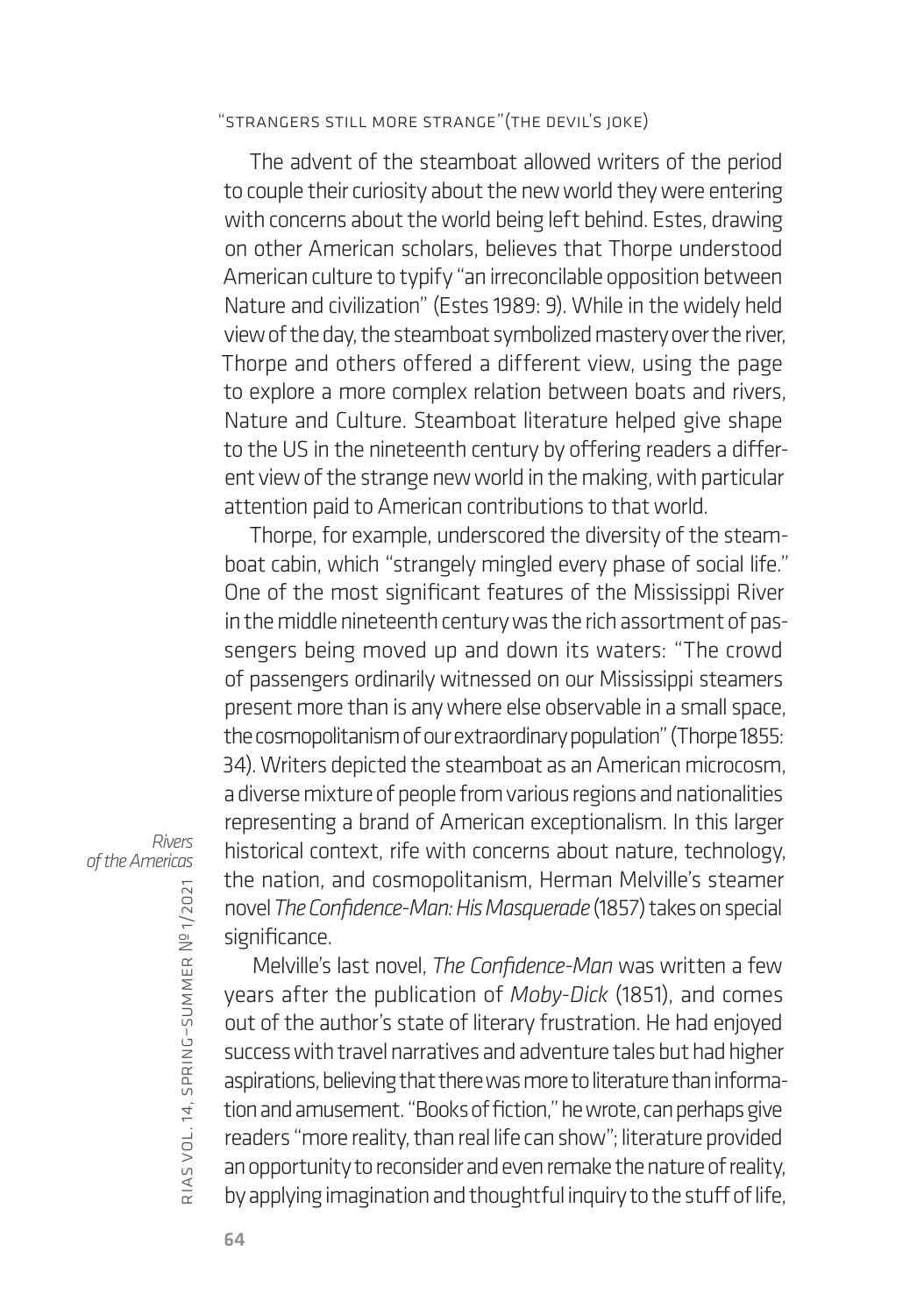in the process creating a "nature unfettered, exhilarated, in effect transformed" (1990: 217–218). This transformation, which involved tackling difficult political and philosophical questions with an open mind, required responsible action by writers and interpreters alike in making the most of literature's potential.

Accordingly, *The Confidence-Man* challenges readers on numerous levels. Although the plot is straight-forward enough, the novel is difficult to summarize. The story encompasses a single day of a downriver steamboat voyage on the Mississippi from St. Louis to New Orleans, beginning with pre-dawn preparations for departure and ending late that night at an indefinite point under way, and most of the "action" entails a series of conversations between passengers. This simple sketch, however, does not adequately represent the novel's complexity, signaled by several subtle features of the journey. The not quite twenty-four hours of the trip unfold on April Fool's Day, on board "the favourite steamer *Fidèle*" as it works the waters of the Mississippi River, the nation's central artery (1990: 7). The meaningful contrast between the boat's name (connoting faithfulness, loyalty, fidelity) and the timing of its trip (a day of deception, hoax, and dupery) is increased on the first page by a placard on the lower deck of the boat "nigh the captain's office" warning of the possible presence on board of "a mysterious impostor, supposed to have recently arrived from the East; quite an original genius in his vocation, as would appear" (7).

As the simple plot thickens, readers begin to see that this "original genius" in the vocation of trickery and the art of deception has indeed taken passage on the ship of faith. Melville updates the résumé of The Devil by posing him as the consummate Confidence-Man and providing him with a series of shifting-shapes—the "masquerade" of the title—under the guise of which he tempts fellow steamboat travelers with sundry hooks and ruses. Both The Devil's appearance and his mode of operations vary considerably, taking on over half a dozen different get-ups, and an inattentive reader might well miss the connections. Services are offered, charity solicited, philanthropy preached, potions purveyed. No two of these incarnations appear together simultaneously; instead they follow each other in seriation, a parade "the most extraordinary metaphysical scamps" (164).

REVIEW OF INTERNATIONAL AMERICAN STUDIES review of international american studies *T.S. McMillin*

*Oberlin College USA*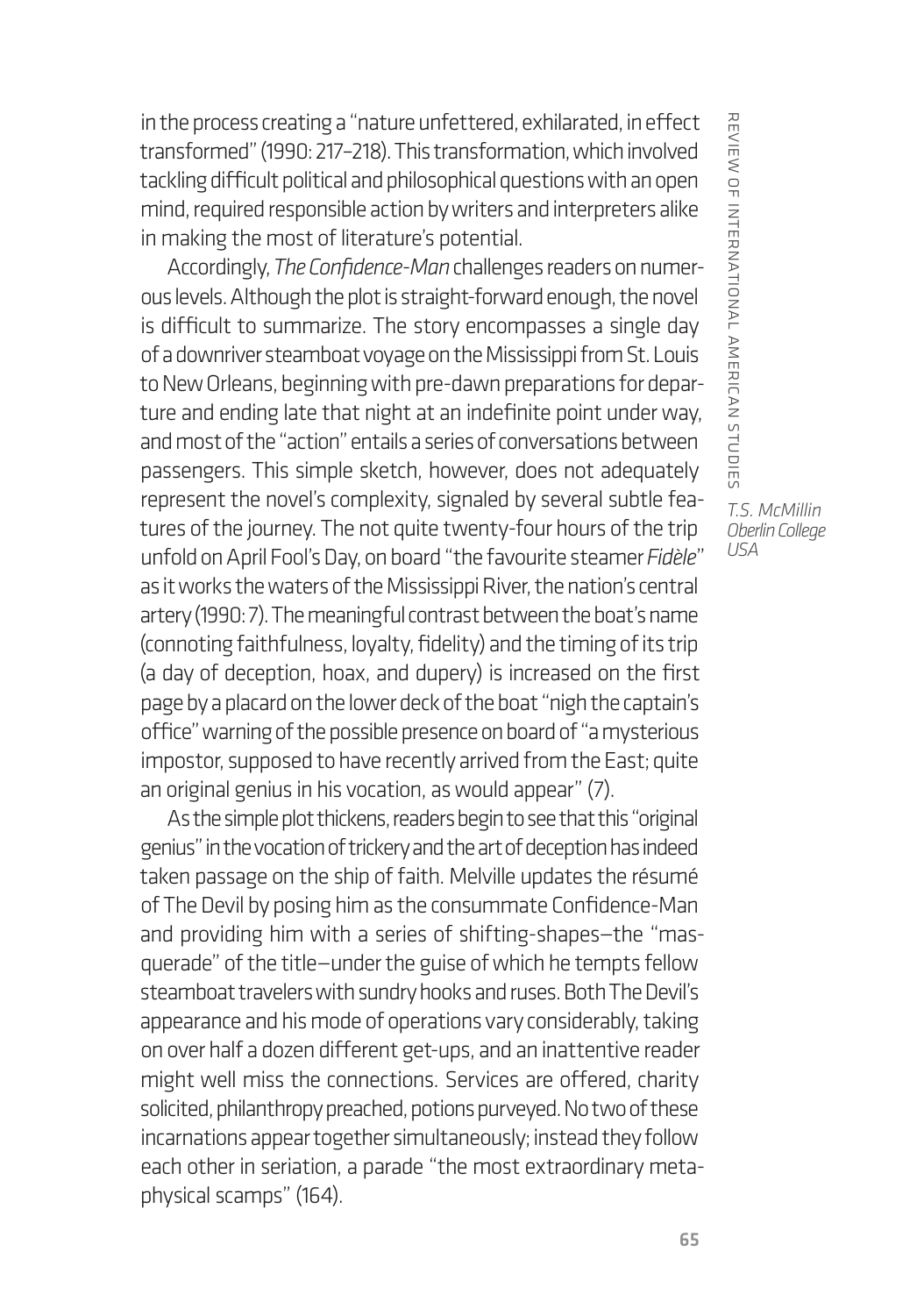Melville's multifaceted Mississippi River sharper "manifests the traditional behavior of the devil," as Kevin J. Hayes explains. "Though the Confidence Man exemplifies centuries-old devil lore, he also reflects a new development in modern American culture" (Hayes 2007: 83). The passengers on board a riverboat, Hayes argues, are more susceptible to "the Confidence Man's spiel" because they are "rootless," but also because of the close quarters of the ship itself; they have nowhere else to go. Furthermore, writes Nathaniel Lewis, "The setting—the Mississippi River—is an unfixed, liminal space, both West and not West" (2007: 30). The passengers of the good ship are in-between and in transit, acutely subject to The Devil's devious disguises and all the more likely "to sign their names in his book" (Hayes 2007: 83).

Melville's third-person narrator playfully tracks the comings and goings with wry asides and sly double-meanings. Each manifestation of the archfiend attempts to enlarge his fellow traveler's sense of trust, optimism, faith—in a word, Confidence. The Confidence-Man, in whatever garb and role, traffics in confidence; all of the elixirs, stock-shares, and services tendered in his various incarnations boil down to confidence. After swindling a passenger from Missouri, the smooth-tongued Philosophical Intelligence Officer explains the importance of this key term. "'Confidence is the indispensable basis of all sorts of business transactions. Without it, commerce between man and man, as between country and country, would, like a watch, run down and stop'" (1990: 155). Here, Melville directly connects "confidence" with business "of all sorts," concluding his economic lesson with diabolical associations, as the Philosophical Intelligence Officer, "glancing shoreward, towards a grotesquely-shaped bluff," takes his leave: "'there's the Devil's Joke, as they call it; the bell for landing will shortly ring.'" Ashore he goes, soon to be replaced by another version of "the stranger" (a word used with great frequency). As he does throughout the novel, Melville insinuates something devilish into this doctrine of confidence. Here it is a landform bearing the name, a common enough occurrence along the Mississippi; elsewhere it is explicit reference to Satan, or allusions to snakes, or other hints to put readers in mind of the Original Tempter.

*Rivers of the Americas*

rias

vol. 14, spring–summer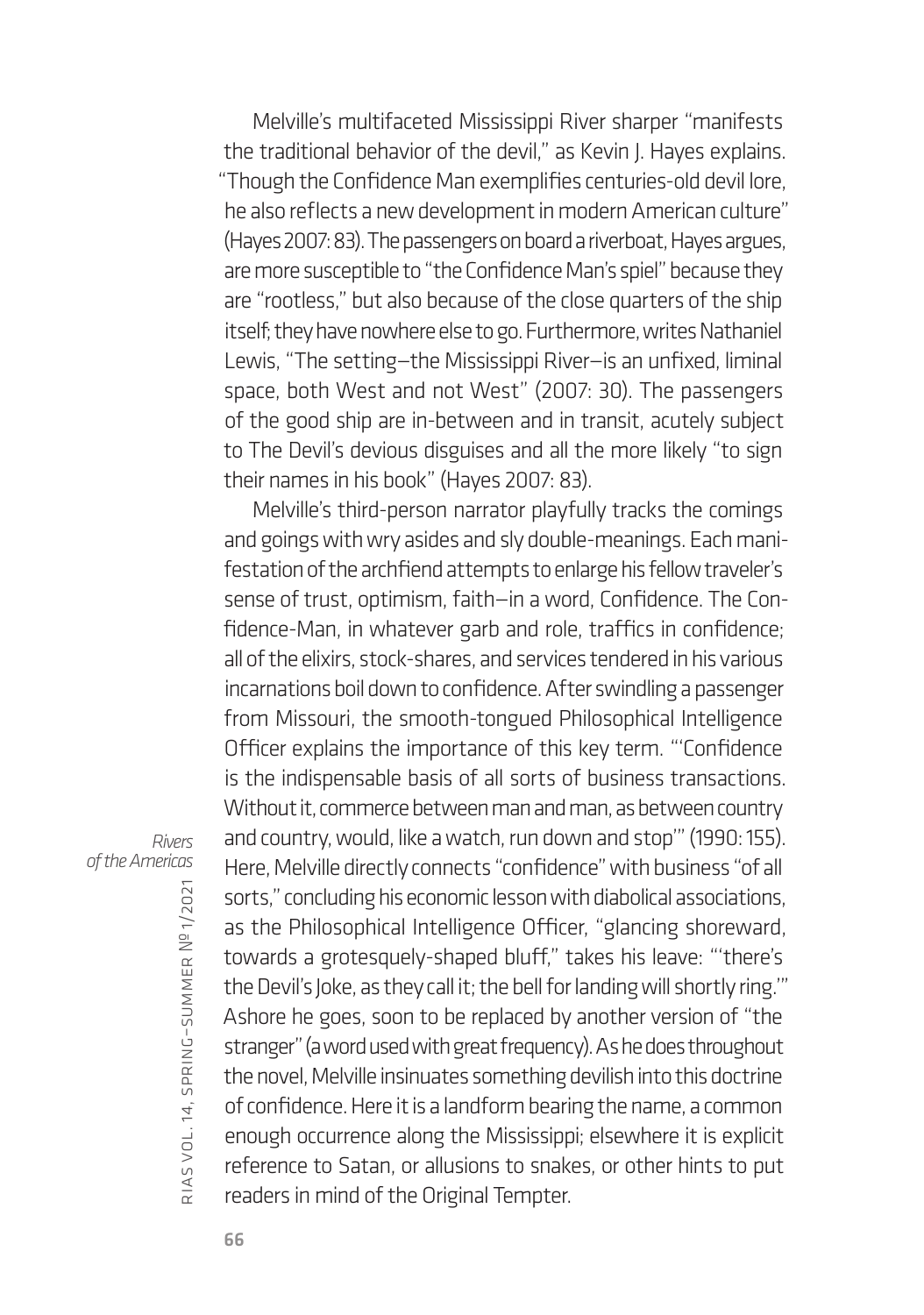In his most sustained incarnation, a portion that occupies roughly half the book, The Devil takes the form of a philanthropic "Cosmopolitan." Whereas Thorpe used that term to celebrate the wide array of human types brought together on a Mississippi riverboat, Melville's use of cosmopolitan also signifies the worldly Man about Town, someone familiar with and comfortable in all countries and climes. The Cosmopolitan Confidence-Man is a peculiar philanthropist, one who does indeed "love" mankind—but as a predator loves its prey. And on board the *Fidèle* he has a cross-section of Americans for his pursuits. Here again the steamboat represents the nation in microcosm. Just as the Mississippi, "uniting the streams of the most distant and opposite zones, pours them along, helter-skelter, in one cosmopolitan and confident tide," the steamboat assembles "a piebald parliament […] of that multiform pilgrim species, man" (1990: 14). What does it mean that The Devil appears among these pilgrims as *the* Cosmopolitan, preaching Confidence aboard a steamboat named after Faith, consisting of an incongruous "congress" (14) of men and women, on a river the narrator has described as bearing its own confident cosmopolitanism?

*Possible* responses to this question—and I emphasize "possible" here, for the novel is awash in "perhaps," "maybe," and ambiguity—involve Melville's association of the riverboat with the state of the nation, his concern with ways of knowing, and his approach to literature. He artfully utilizes the physical nature of the steamboat, with its ample carrying-capacity and many different subsections, allowing for scenes both private and public. We never see the captain, pilot, or engineer, as if the *Fidèle* were controlled by mysterious forces. Melville also avails himself of the physical nature of the voyage, its great length, which connects one distinct part of the country with another, and its frequent and often chaotic stops at landings: "Though her voyage of twelve hundred miles extends from apple to orange, from clime to clime, yet, like any small ferry-boat, to right and left, at every landing, the huge *Fidèle* still receives additional passengers in exchange for those that disembark"; the faithful steamboat, "always full of strangers," continuously "adds to, or replaces them with strangers still more strange" (1990: 13). Like the nation, the steamboat functions

REVIERINTERNAL AMERICAN STUDIES review of international american studies *T.S. McMillin Oberlin College*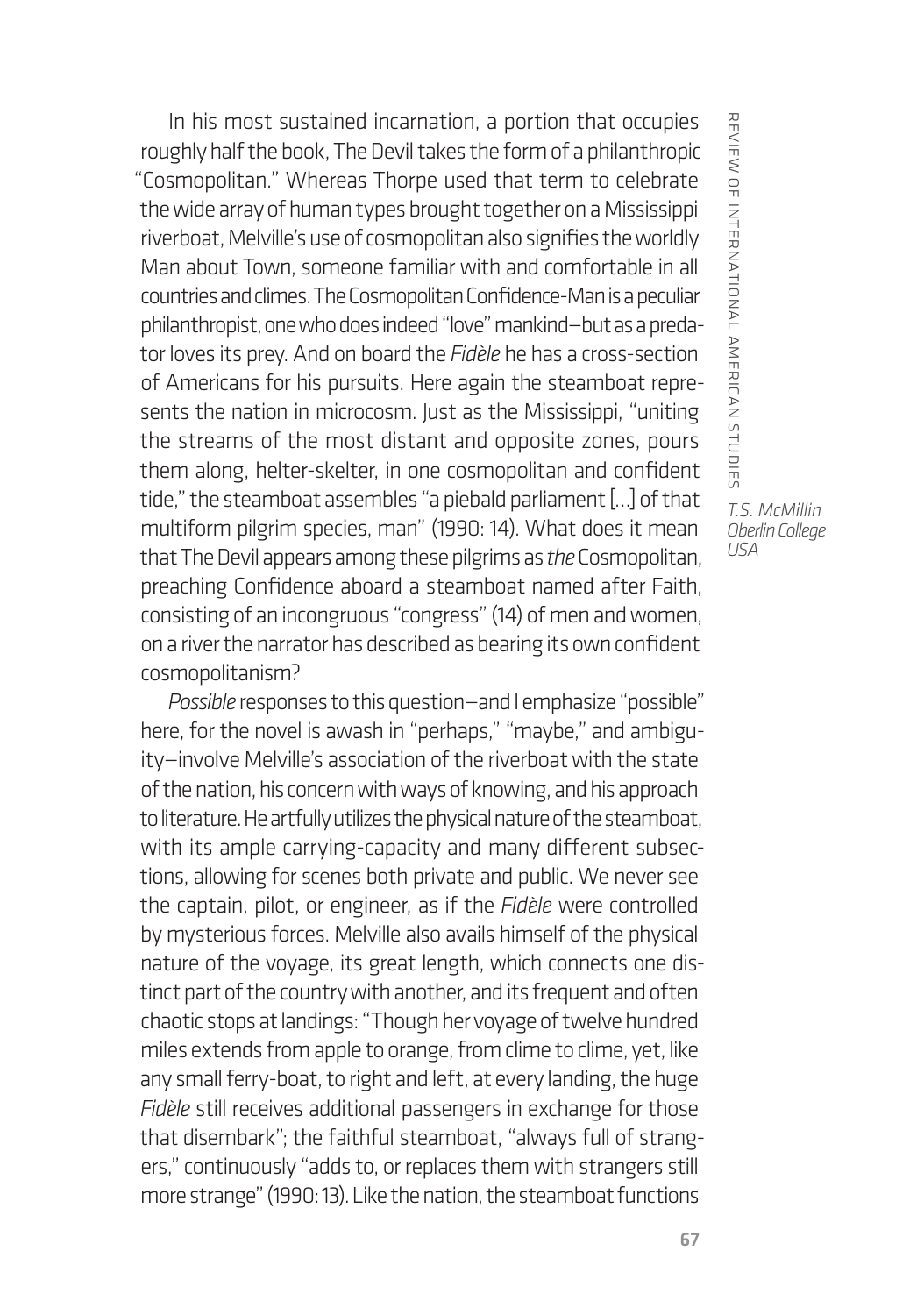as a vessel of unwonted juxtapositions; Melville's antebellum US consists of strangers in a strange nutshell. His narrator tells readers a little about where the passengers are from but nothing about where they're going—forward for sure, south in general, and New Orleans perhaps, "into the heart of democracy's darkness in the late 1850s" (Lewis 2007: 31).

The conditions under which they travel make it difficult for passengers to know what's what. At its most basic level, the confidence solicited by the Confidence-Man is a form of unquestioning acceptance. The Devil, always "softly sliding nearer," sibilantly seeks the victim's trust, whispering seductively, "simply have confidence in *me*" (1990: 36). Since few, however, would knowingly put their faith in Satan, the Confidence-Man fixes his victim's focus on other facets of fidelity: faith in human nature, in progress, in commerce, in Charity—faith, most of all, in faith. All of these customarily benign beliefs are manipulated into fundamental fidelity to The Devil, which ultimately entails faith in a limited system of viewing the world. Confidence, as purveyed by Melville's Confidence-Man, means foregoing any and all doubt. The pact with this devil requires that Americans trade away uncertainties, suspicions, and questions; in return, they receive clarity, satisfaction, and firm answers about which we no longer have to think. The "knowledge" to be gained, however, is but "The Devil's Joke" in another form, for victims find themselves subject to their own pliable drives. Writing recently in *The Nation* about the novel as a primer for the current political climate, Ariel Dorfman understands *The Confidence-Man* as Melville's "bitter indictment" of 1850s greed and gullibility: "The author saw the United States, diseased with false innocence and a ravenous desire for getting rich, heading toward Apocalypse […]" (Dorfman 2017). The devious demon accomplishes his designs if his patsies only *believe*: In \_\_\_\_\_ we trust.

*Rivers of the Americas*

rias vol. 14, spring–summer № 1/2021

Melville's river-trip portrays different responses to these malevolent machinations, ultimately encouraging readers to assume a different attitude towards apparent opposites and seemingly clear-cut choices such as confidence and distrust, evil and good, "looks" and "facts" (1990: 20). Some passengers offer no resistance, others try to resist but fail; and while a few passengers manage to fend off The Devil successfully, the narrator depicts their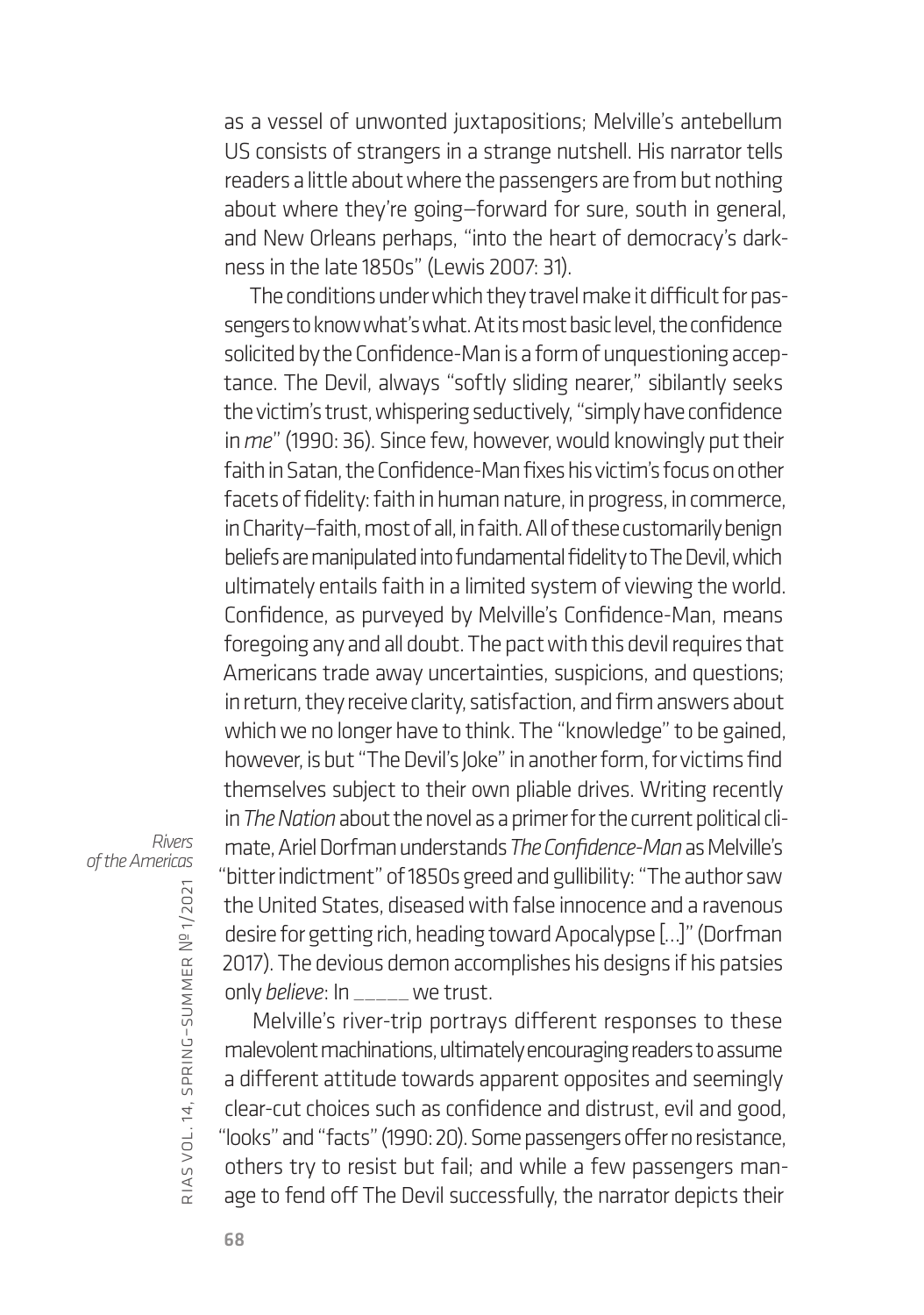ways and means in a not altogether favorable light. The victims may be gullible dupes, but those who withstand temptation are described as unsatisfied skeptics. A backwoods philosopher, a mystical Transcendentalist, a pragmatic barber all expose vagaries in the Confidence-Man's discourse and occasionally link him directly to The Devil, but they only seem to believe in unbelief and trust in distrust. Neither the cheerful and charming villains nor the comically cold knights-errant offer appealing positions. The foggy and muddy Mississippi, the cosmopolitan and chaotic *Fidèle*, the multiple guises and wily ways of the titular character, the negating negations and parade of "perhaps" employed by the narrator—the unaccounted ambiguities of *The Confidence-Man* prevent readers from adopting a firm and unquestioning stance about the book's general meaning.

The challenging obscurity of the novel belongs to Melville's larger philosophy of literature and interpretation, a subject as integral to the book as steamboats, the river, or the nation. With numerous references to and even extended commentary on other literary works and figures (especially Shakespeare), the novel makes writing and reading crucial topics of discussion. There are many faulty readers aboard the *Fidèle*, chief among them being the Confidence-Man, who in his various guises often excoriates literature; and though he appropriates Biblical passages for his machinations, he proves (perhaps unsurprisingly) to have not read the Good Book as a whole very carefully. The literariness of the novel is enhanced by the story's steamboat setting; the incomplete voyage of a multichambered vessel gives readers the sense of an on-going affair while focusing our attention on the peculiar doings of each section of the boat, the various rooms and passages offering a strategic location for the Confidence-Man's ministrations and multivalent discussions of literary endeavors. On deck, "slowly sliding along the rail," the arch-conniver decries the "moral poison" of Tacitus and the classics (1990: 34); on the floor of the cabin unread copies of a Wordsworthian ode pile up like dust bunnies; in the bar, over port wine, a lengthy debate ensues over the upshot of Shakespeare's shady Polonius; in the dimly lit "gentlemen's cabin" (284), the Cosmopolitan and a pious old man ruminate on the Books of Apocrypha, amid catcalls from a disembodied, hidden voice, REVIEW OF INTERNATIONAL AMERICAN STUDIES *T.S. McMillin*

*Oberlin College USA*

review of international american studies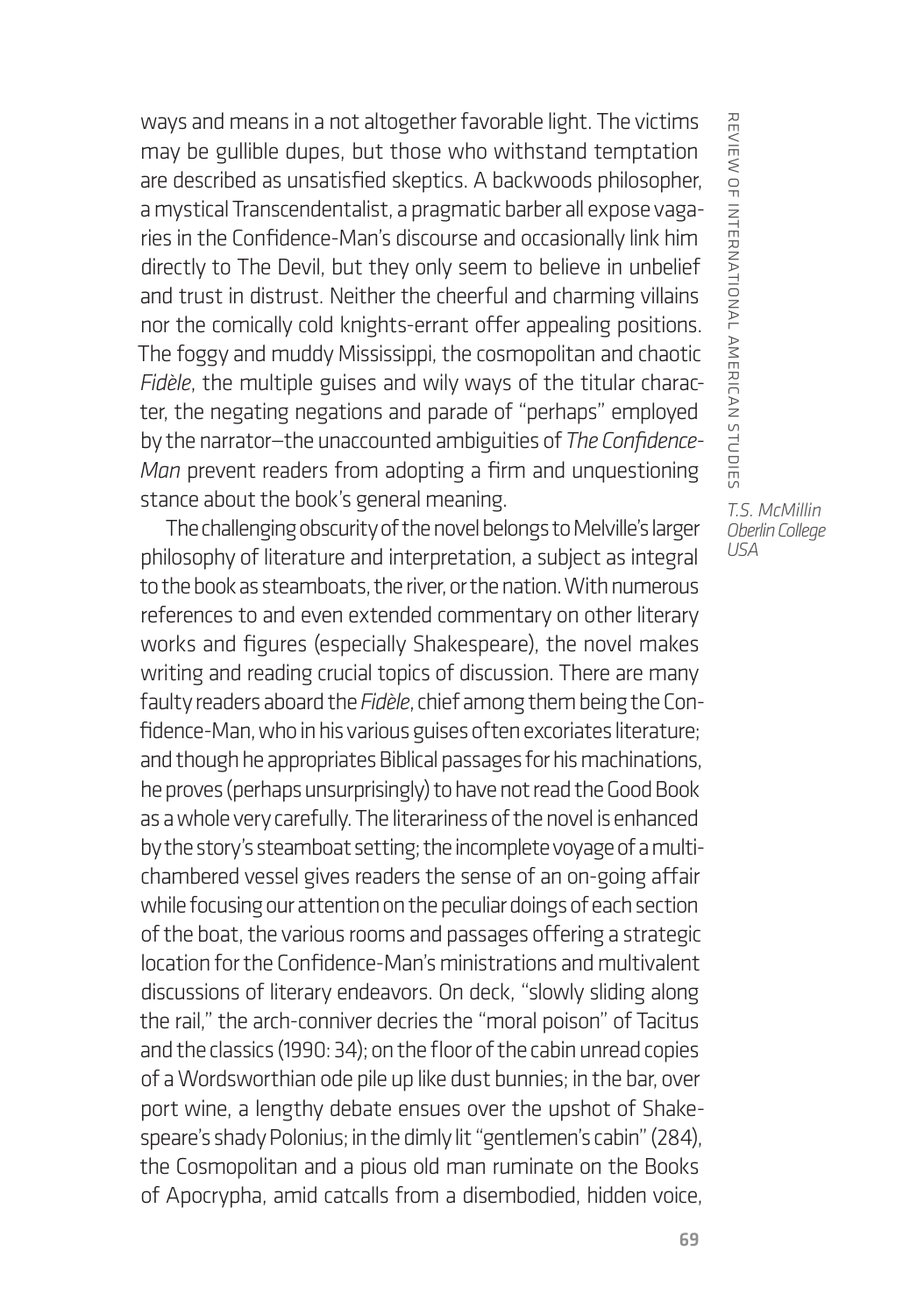as "the waning light expired" (298). On the last page, The Devil leads the old man away, into the darkness, and the *Fidèle* sails on down the river, the final line hinting at a sequel: "Something further may follow of this Masquerade" (298).

Melville leaves the question of what might ensue to the reader's imagination, a subtle reminder of the responsibilities of interpretation. More emphatic reminders occur throughout the novel, moments in which Melville's narrator turns directly to the reader, commenting on the novel itself and its possible reception. Three chapters in particular highlight the necessity of responsible interpretation, evident in their very titles. The last of these, Chapter 44, combines literary self-referentiality with a dry observation on the interpreter's role: "IN WHICH THE LAST THREE WORDS OF THE LAST CHAPTER ARE MADE THE TEXT OF DISCOURSE, WHICH WILL BE SURE OF RECEIVING MORE OR LESS ATTENTION FROM THOSE READERS WHO DO NOT SKIP IT." Here, Melville refers to and comments on the previous chapter, stepping out of the flow of the story and drawing attention to a particular phrase—"QUITE AN ORIGINAL," a repeated reference to the devilish Cosmopolitan. In this example of meta-fictional self-reference, the writer jokingly challenges readers to pay better attention, at least for one moment, than they might customarily do. The narrator stands at a remove from the narrative flow and gives readers instead "a dissertation bordering upon the prosy, perhaps upon the smoky." The smoke here, the narrator suggests, comes not from the steamer's stacks but from the abstruse nature of meta-fictional commentary. The two sources of smoke mingle, however, significantly obscuring this particular moment. The narrator concludes that "the best use the smoke can be turned to, will be, by retiring under cover of it, in good trim as may be, to the story" (1990: 283)—that is, returning to the narrative, which is, as we have seen, sufficiently obscure in its own right. The chapter directs readers' attention once more to the nature of literature and their own role in making it worth the while.

Literary "worth" comes to the fore in the other two selfreferential chapters. The second of these, Chapter 33, refers directly to the first, a double self-reference that reinforces literary (or even meta-literary) commentary as an important thread

*Rivers of the Americas*

rias

vol. 14, spring–summer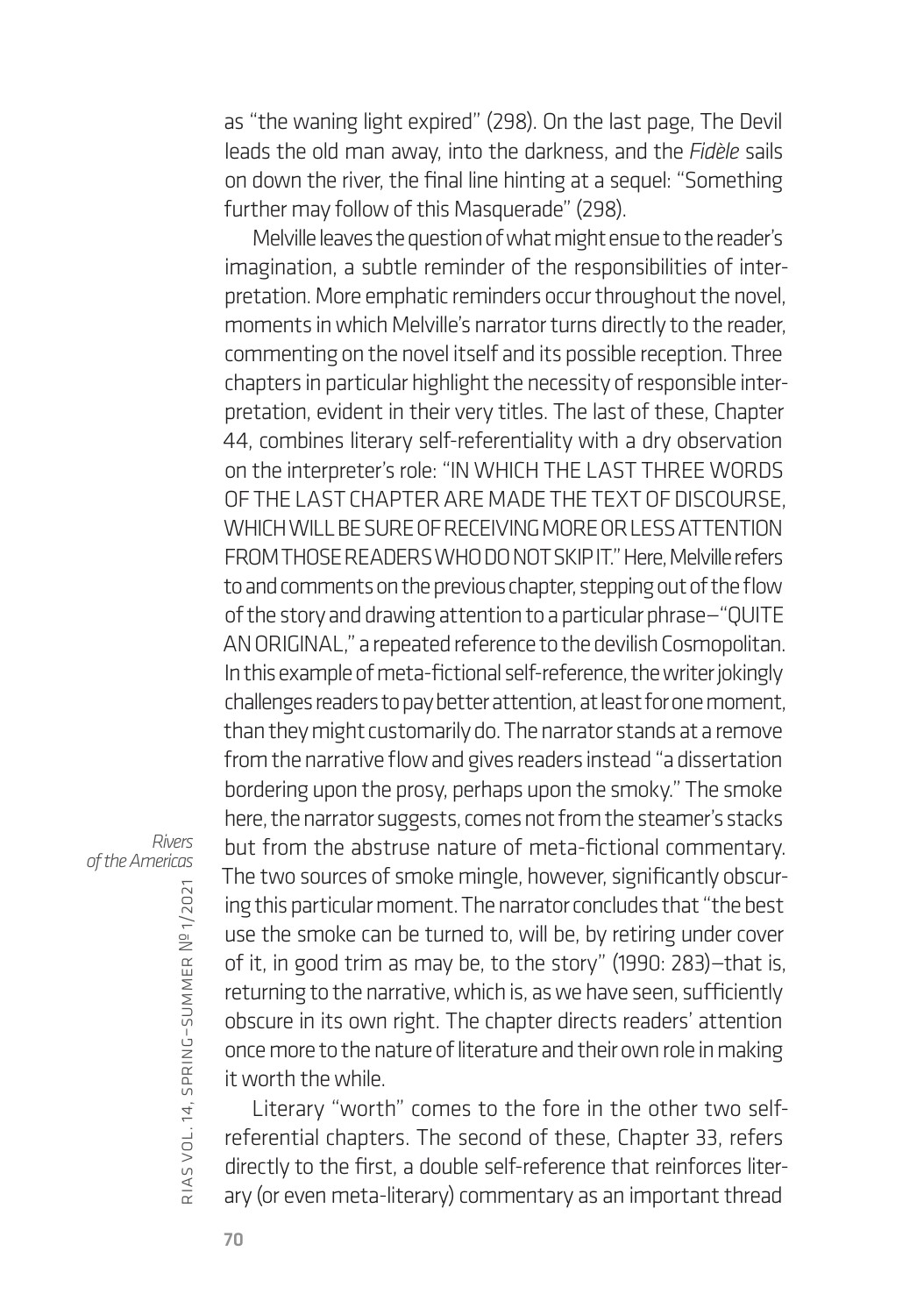in the fabric of the text. "WHICH MAY PASS FOR WHATEVER IT MAY PROVE WORTH" links the working of fiction to the function of religion, and proposes that literature allows us to "turn, for a time, to something different" by "present[ing] another world" (1990: 216), providing imaginative readers with alternative ways of thinking about their circumstances. In the first of these metaliterary moments, "WORTH THE CONSIDERATION OF THOSE TO WHOM IT MAY PROVE WORTH CONSIDERING," Melville chastises his reader for expecting consistency of character in story-telling; such expectations, "though at first blush, seeming reasonable enough, may, upon a closer view, prove not much so" (84). The world is perplexingly inconsistent, he explains, and proposes that both writers and readers attend more to truth than to clarity: the complex ways of "human nature," for example, cannot simply be represented "in a clear light" (85).

The drift of this passage (and others like it), expressed by a narrator who has removed himself momentarily from the steamboat as it floats down the river, calls into question those cut-and-dried worldviews and master narratives that purport to offer clarity on "nature" (understood variously). With this dubious tack and other elements of the fictional voyage of the ship of faith, Melville presents literature as a "tangled web" that has "worth" because it more faithfully represents the tangled web of a world that we inhabit. The steamboat is a well-chosen setting for such a presentation: no one is at home, in a technical sense; all are under way. All aboard are strangers, representative of the human condition on a larger scale: "'indeed, where in this strange universe is not one a stranger?'" observes a character parenthetically (1990: 232). The Devil's Joke, in *The Confidence-Man*, is not only a riverside landmark but a dark and diabolical twisting of the limits of human nature. The more firmly we believe, the more in danger we are of being led astray. The greater clarity with which we believe we see, the likelier we're not looking very carefully. Literature, for Melville, can estrange us from received dogma and prevailing views, encouraging us to think again.

Decades before Twain's *Life on the Mississippi*, Melville used the steamboats on the river to explore the part that literature might play in improving the intellectual climate of the day. While Twain

*T.S. McMillin Oberlin College*

review of international american studies

REVIERINTERNAL AMERICAN STUDIES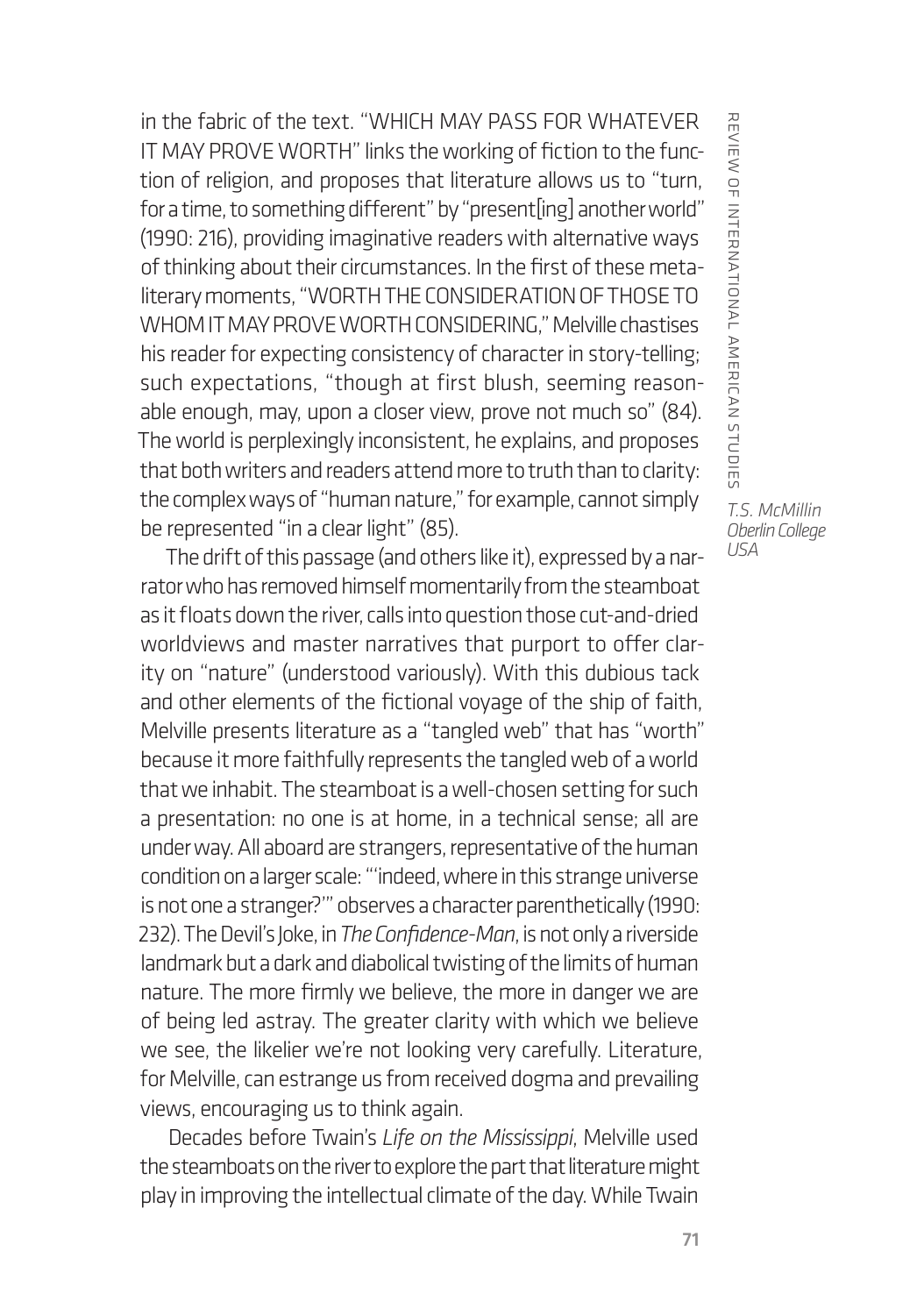would take interest in the mud churned up by steamboats, as well as the problems of reading the river posed by overly scientific or romantic views of it, Melville reveled in the billowing steam and smoke that envelopes the *Fidèle*, obscuring ways of knowing. More recently, the philosopher Kathleen Dean Moore, in her own writing about rivers and obscurity, asserts that there are at least two kinds of clarity: the modern and the ancient. Whereas modern clarity is "transparent, free of dimness or blurring that can obscure vision, free of confusion or doubt that can cloud thought," the ancient form carries the sense of the ringing of a bell, and meant "lustrous, splendid, radiating light" (Moore 1996: 174). My theory is that the frequent appearance of devils in US steamboat writing of the nineteenth century comes from the nation's acceptance of, striving for, and lingering doubts concerning the modern sense of clarity, even regarding such matters as progress and faith. Writers such as Herman Melville, however, resonated with the bell of the steamboat, peered through the smoke, and tried to connect readers with the rich (if often disturbing) significance of the decks and cabins, the landings and the river. Literature allows us to consider the ambiguity of clarity, to face up to uncertainty, and to confront our devils, unsummoned or no.

*Rivers of the Americas*

rias vol. 14, spring–summer № 1/2021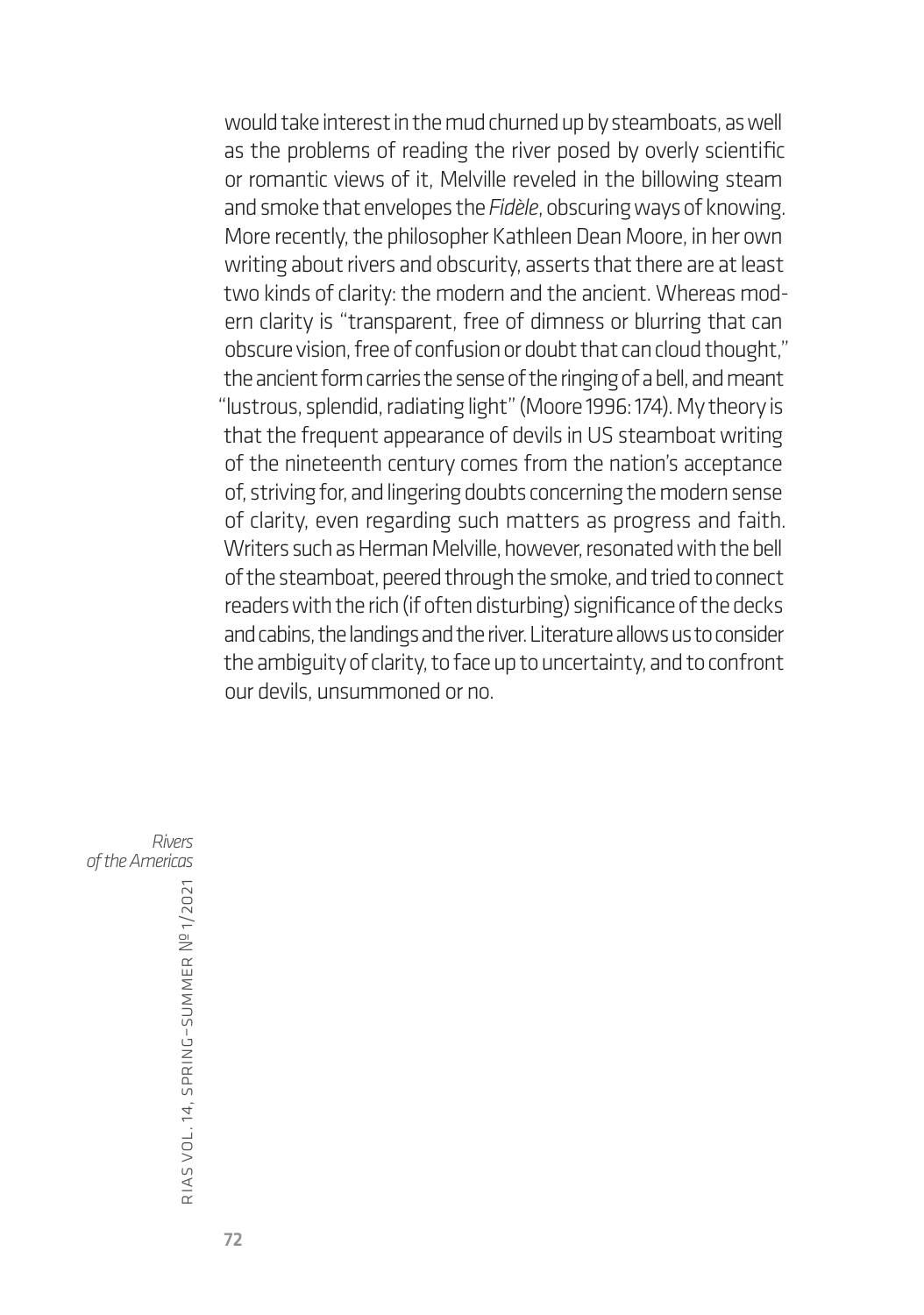WORKS CITED:

- Allen, William Francis, et al., editors. *Slave Songs of the United States*. New York, 1867.
- Besalke, Brandi. "'Ein sehr gluecklicher Kind, you bet': Mark Twain and the German Language." *Mark Twain Annual*, no. 5, 2007, pp. 109–122. [doi.org/10.1111/j.1756-2597.2007.tb00057.x](file:///C:\Users\nathaniel.racine\AppData\Local\Microsoft\Windows\INetCache\Content.Outlook\MR57487N\doi.org\10.1111\j.1756-2597.2007.tb00057.x)
- Brown, William Wells. *Narrative Of William W. Brown, A Fugitive Slave.* Boston, 1847.
- Buchanan, Thomas C. *Black Life on the Mississippi: Slaves, Free Blacks, and the Western Steamboat World*. U of North Carolina P, 2004.
- Buckman, David Lear. *Old Steamboats Days on the Hudson River*. Grafton Press, 1907.
- Cowell, Joseph. "Joe Cowell Recalls A Voyage in the Helen McGregor in 1829, or, Twelve Days Confinement in a High Pressure Prison." *Thirty Years Passed among the Players in England and America*. 1853. *Before Mark Twain: A Sampler of Old, Old Times on the Mississippi*, edited by John Francis McDermott, Southern Illinois UP, 1998, pp. 58–69.
- Dorfman, Ariel. "What Herman Melville Can Teach Us About the Trump Era." *The Nation*, 10 May 2017. [https://www.thenation.com/](https://www.thenation.com/article/archive/what-herman-melville-can-teach-us-about-the-trump-era/) [article/archive/what-herman-melville-can-teach-us-about](https://www.thenation.com/article/archive/what-herman-melville-can-teach-us-about-the-trump-era/)[the-trump-era/](https://www.thenation.com/article/archive/what-herman-melville-can-teach-us-about-the-trump-era/). Accessed 30 Sept. 2020.
- Estes, David C. "Introduction: Traveler, Sportsman, Humorist." *A New Collection of Thomas Bangs Thorpe's Sketches of the Old Southwest*, edited by David C. Estes, LSU Press, 1989, pp. 3–26.
- Feathersonhaugh, G. W. "Never Such a Collection of Unblushing, Degraded Scoundrels." *Excursion through the Slave States […] with Sketches of Popular Manners and Geological Notes*. 1844. *Before Mark Twain: A Sampler of Old, Old Times on the Mississippi*, edited by John Francis McDermott, Southern Illinois UP, 1998, pp. 107–111.
- Fitch, John. *The Original Steam-Boat Supported; Or, A Reply to Mr. James Rumsey's Pamphlet. Shewing the True Priority of John Fitch, and the False Datings, &c. of James Rumsey*. Philadelphia, 1788.
- Flint, Timothy. "No Craft so Whimsical—No Shape so Outlandish." *A Condensed Geography and History of the Western States,*

REVIEW OF INTERNATIONAL AMERICAN STUDIES review of international american studies

*T.S. McMillin Oberlin College USA*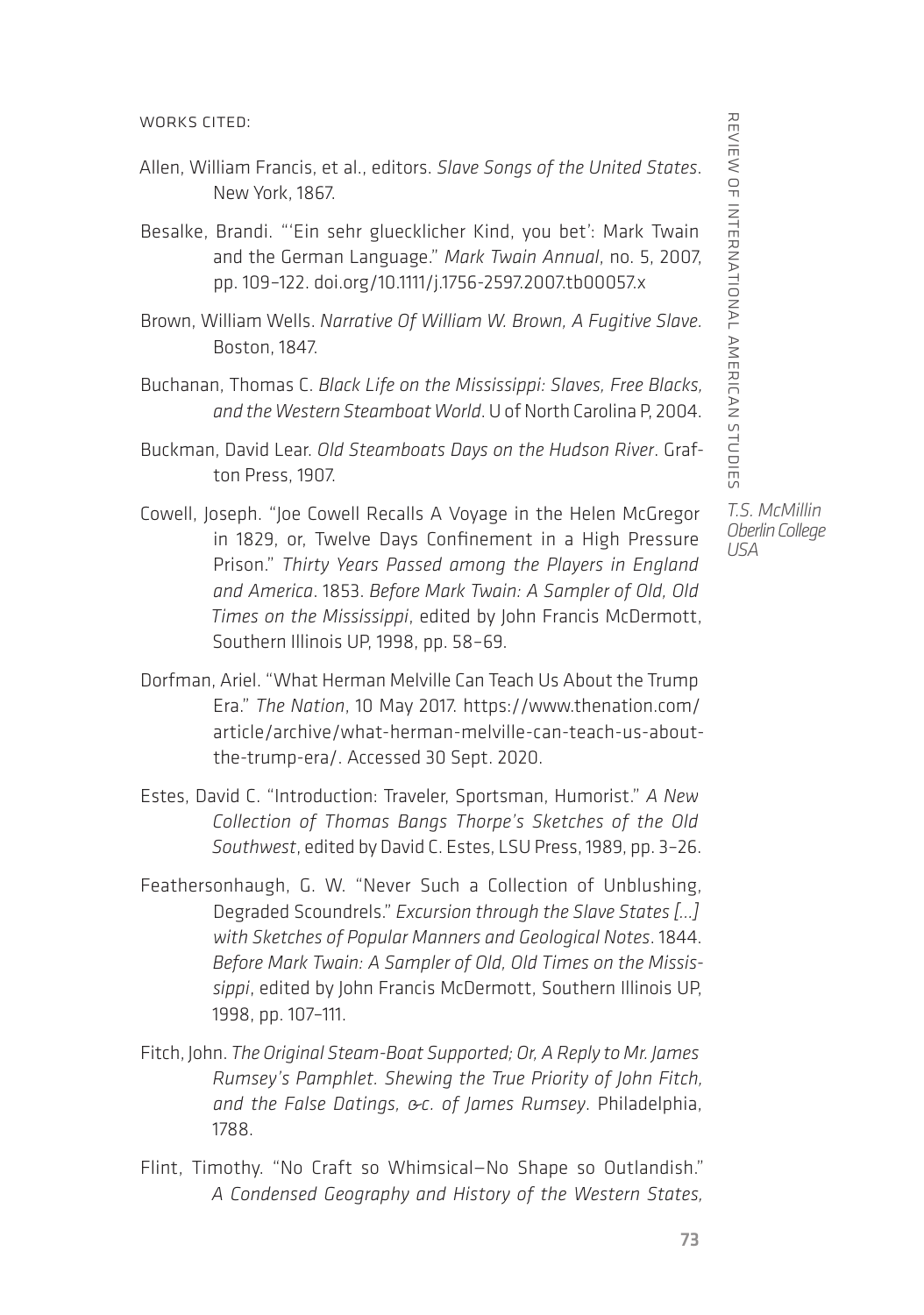*or the Mississippi Valley*. 1828. *Before Mark Twain: A Sampler of Old, Old Times on the Mississippi*, edited by John Francis McDermott, Southern Illinois UP, 1998, pp. 3–12.

- Hamilton, Thomas. "Time Passes Tranquilly, if not Pleasantly." *Men and Manners in America*. 1833. *Before Mark Twain: A Sampler of Old, Old Times on the Mississippi*, edited by John Francis McDermott, Southern Illinois UP, 1998, pp. 48–57.
- Hayes, Kevin J. *The Cambridge Introduction to Herman Melville*. Cambridge UP, 2007.
- Hayes, Kevin J., editor. *Herman Melville in Context*. Cambridge UP, 2018.
- Hitchcock, Bert. "Clifford Lanier." *The Encyclopedia of Alabama*, 2009. <http://encyclopediaofalabama.org/article/h-2382>. Accessed 30 Sept. 2020.
- Lanier, Clifford and Sidney Lanier. "The Power of Prayer; Or, The First Steamboat up the Alabama." *Scribner's Monthly*, vol. 10, no. 2, 1875, pp. 239–240.
- Latrobe, Charles Joseph. "The Western Steamboat." *The Rambler in North* America. 1836. *Before Mark Twain: A Sampler of Old, Old Times on the Mississippi*, edited by John Francis McDermott, Southern Illinois UP, 1998, pp. 26–39.
- Lewis, Nathaniel. "The American West." *Herman Melville in Context*. Cambridge UP, 2018, pp. 24–34.
- Marleau, Michael H. "'Cooling Our Bottom on the Sand Bars': A Chronicle of Low Water Trips on the Mississippi River, 1860." *Mark Twain Journal*, vol. 54, no. 2, 2016, pp. 135–157. [https://www.](https://www.jstor.org/stable/44504982) [jstor.org/stable/44504982](https://www.jstor.org/stable/44504982)
- McDermott, John Francis, editor. *Before Mark Twain: A Sampler of Old, Old Times on the Mississippi*. Southern Illinois UP, 1998.
- Melville, Herman. *The Confidence-Man: His Masquerade*. 1857. Edited by Stephen Matterson. Penguin, 1990.
- Moore, Kathleen Dean. *Riverwalking: Reflections on Moving Water*. Harcourt Brace, 1996.
- Murray, Charles Augustus. "A Little Difficulty with Ice." *Travels in North America*. 1839. *Before Mark Twain: A Sampler of Old, Old Times on the Mississippi*, edited by John Francis McDermott, Southern Illinois UP, 1998, pp. 155–158.

*Rivers of the Americas*

rias

vol. 14, spring–summer